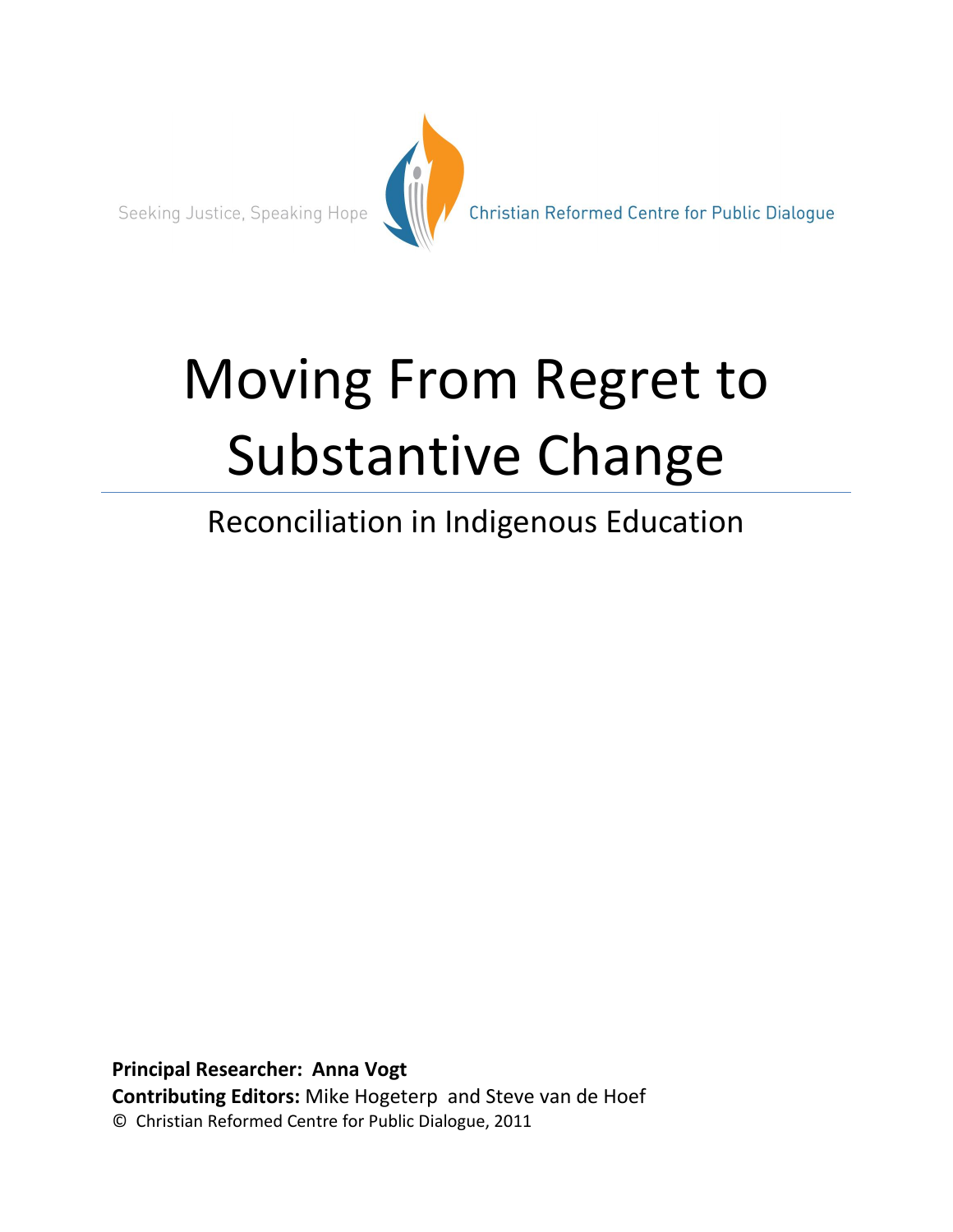# **Moving from Regret to Substantive Change**

# **Reconciliation in Indigenous Education**

*A working document of the Christian Reformed Centre for Public Dialogue*

# **I. Background Note: this is ongoing work….**

In conversation with Indigenous partners and with a deep yearning for reconciliation and justice, the Christian Reformed Centre for Public Dialogue has undertaken a research, advocacy and public awareness program on Indigenous education. The following *environmental scan* is an initial and rooting element of this developing program.

# **II. Introduction: Education as a tangible implication of reconciliation**

In the pages that follow we provide an overview of current and historical realities in Indigenous education.<sup>1</sup> We discuss the serious financial and administrative barriers to the justice principle of *First Nation Control of First Nation Education*. 2 We examine research on success factors in Indigenous education. And, finally we discuss the importance of broad engagement and responsibility for reconciliation in education. As you will see dear reader, we have been motivated by a conviction that words of reconciliation and apology have implications for all people in Canada.

The *United Nations Declaration on the Rights of Indigenous Peoples* (the *Declaration)* cites education as a key right. Advances in education most certainly facilitate the fulfillment of other rights in the *Declaration*. Therefore it is hardly surprising that Indigenous leaders, such as AFN National Chief Shawn A-in-chut Atleo, identify education as a key priority. The weakness of educational systems in many First Nations communities is a stark and painful reality. Regrets about this reality, while noble, are not enough. Reconciliation and systemic change is urgent in an era defined by the Truth and Reconciliation Commission, the Prime Minister's Apology to Survivors of Indian Residential Schools (June 11, 2008), and Canada's affirmation of the *Declaration*. However, this is a deeply layered subject, steeped in history, popular misconceptions and stereotypes, a disinterested general public and a corresponding lack of political will. We know full well that Churches – with or without a direct residential school heritage – are a part of these layers of complexity, pain and institutional failures to do justice in Indigenous education. Therefore, the way forward for the Christian Reformed Centre for Public Dialogue will be steeped in listening and collaboration with Indigenous voices (ecumenical, civil

 $^1$  The information herein is both a historical scan, and a snap-shot of the statistical and political contexts in the first half of 2011. This policy context will be impacted by subsequent developments related to the AFN-Government of Canada Joint Action Plan and other measures not yet known. The Centre for Public Dialogue will continue to observe forthcoming developments in light of the research and foundations of this working document. <sup>2</sup> Assembly of First Nations (AFN). "First Nations Control of First Nations Education"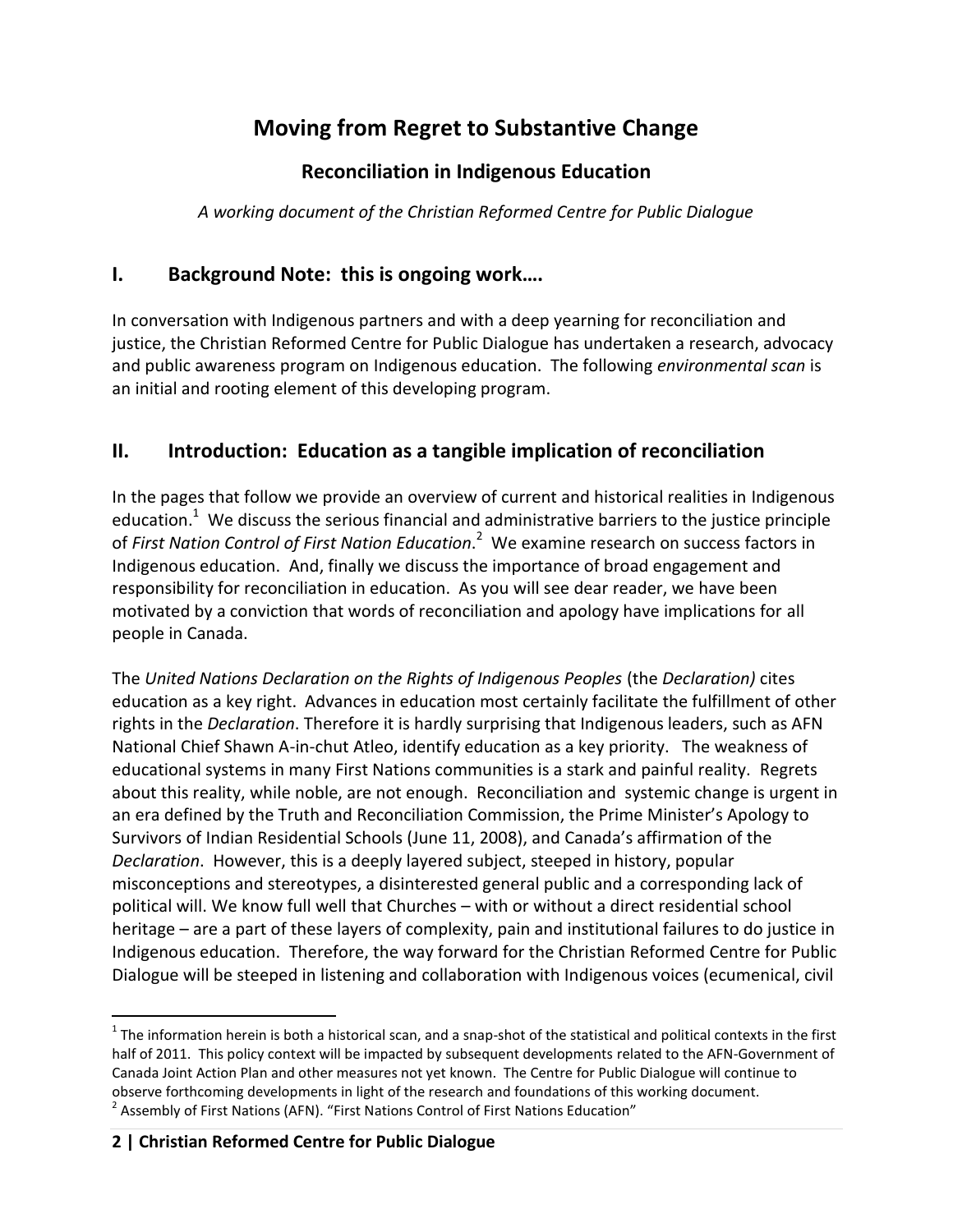society and Indigenous communities and organizations). From the foundation of continual listening we will participate, as appropriate, in constructive advocacy concerning Indigenous education and in public awareness efforts for non-Indigenous Canadians – because our broken history and the journey of reconciliation are shared.

# **A. Realities in Educational Achievement**

Better education is a key determinant of a better future. Currently, however, statistical evidence demonstrates that Indigenous youth have the lowest educational outcomes in Canada. Indigenous youth represent more than half of the Indigenous population today and are the fastest growing segment of Canada's society.<sup>3</sup> On-reserve, only 36% of men and 42% of women aged 20-24 have completed high school.<sup>4</sup> Indigenous people are also much less likely to have a post-secondary degree than the general population.<sup>5</sup> Evidence from BC shows that the proportion of Indigenous students who are meeting or exceeding grade expectations in the key areas of reading, writing and numeracy is significantly lower than for their non-Indigenous counterparts,<sup>6</sup> and that the proportion of Indigenous students who are not meeting grade expectations is increasing.<sup>7</sup> According to the Auditor General, in 2004 there was a 28 years educational attainment gap between people living on reserve and the Canadian population as a whole. $^8$  This gap continues to widen today. $^9$  The gap in outcomes clearly points to systemic problems in educational services for Indigenous students.<sup>10</sup>

## **B. United Nations Declaration on the Rights of Indigenous Peoples as a Policy Tool**

The recently endorsed United Nations *Declaration on the Rights of Indigenous Peoples* lays out the right to "education that is well resourced, culturally sensitive, respectful of heritage and takes into account history, cultural security, community and individual development and is

 $\overline{a}$  $3$  Environics Institute, "Urban Aboriginal Peoples Study," 25.

<sup>&</sup>lt;sup>4</sup> John Richards, Jennifer Hove, and Kemi Afolabi, "Understanding the Aboriginal/Non-Aboriginal Gap in Student Performance", 1.

<sup>&</sup>lt;sup>5</sup> Statistics Canada, "Education." On a positive note, the percentage who have a trade certificate or college diploma is comparable to the general population.

<sup>6</sup> John Richards and Meghan Scott, "Aboriginal Education," 23-25.

 $<sup>7</sup>$  Ibid., 26-27.</sup>

 $^8$  Auditor General of Canada, "Indian and Northern Affairs Canada – Education Program," section 5.2.

 $^9$  Auditor General, "Programs for First Nations on Reserves," section 4.17.

 $^{10}$  This conclusion is supported by the most recent report of the Auditor General, which observed that "many of the problems facing First Nations go deeper than the existing programs' lack of efficiency and effectiveness. We believe that structural impediments severely limit the delivery of public services to First Nations communities and hinder improvements in living conditions on reserves" (Auditor General, "Programs for First Nations on Reserves," preface). Please also note, the primary focus of the present study is on-reserve education systems. Nevertheless it is critical to recognize that the educational attainment gaps are also experienced by Indigenous students in provincial systems. Essentially it is important to note here that on-reserve systems are not the sole contributor to attainment deficits.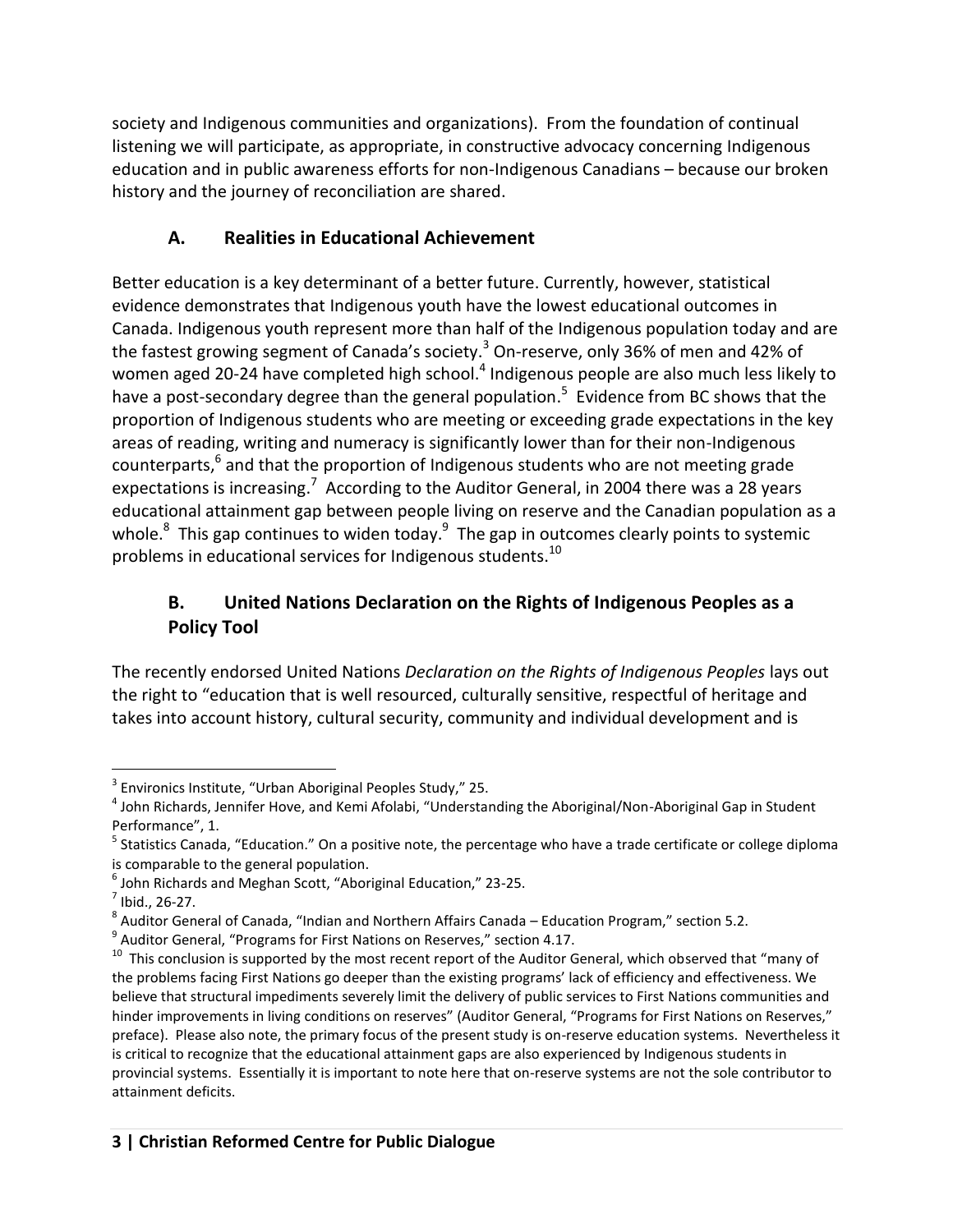designed in a way that is implementable."<sup>11</sup> The right to education is addressed specifically in Articles 12 (1), 13, 14, 15 and 17 (2). Articles 2 (non-discrimination) and 44 (gender equality) are also relevant to the elucidation of educational rights. Numerous provisions of the *Declaration* closely correspond with State obligations under the International Covenant on Economic, Social and Cultural Rights and the Convention on the Rights of the Child.<sup>12</sup> Canada is a full supporter of these UN instruments and has a longstanding reputation for upholding human rights. Indigenous rights for education, including those in *the Declaration* are a viable framework for policy change.

The uniqueness of the *Declaration* is its recognition of Indigenous people as people with equal rights. It does not create or advance new or unique rights for Indigenous peoples; rather, it expands the interpretive scope of other human rights documents in a way that allows Indigenous rights to be recognized and realized.<sup>13</sup> In so doing, the *Declaration* challenges the historical and paternalistic Canadian practice of considering Indigenous people to be wards of the state. It affirms Indigenous peoples as groups with collective and individual rights with the ability to make their own decisions and determine what is good for themselves. It implies the need to move from dependency to independence.

It is important to remember that education for all is a right in Canada. The *Declaration* elucidates previously granted rights – like education – in a spirit of partnership and mutual respect. Additionally, all new policy direction must be formulated with direct consultation with Indigenous peoples (Articles 3, 4, 5). Under s. 35 of the Constitution Act, 1982, the government has a duty to consult and accommodate Indigenous peoples. Under the *Declaration,* s. 35 rights and treaty rights are certainly human rights.

However, in the current political context, the *Declaration* is only one of many tools for the fulfillment of Indigenous rights. Canada has repeatedly stated that it will uphold those principles contained within the *Declaration* that align with current policies.<sup>14</sup> The document is viewed as aspirational and applicable only when it is consistent with the constitution of Canada.<sup>15</sup> These caveats suggest that the *Declaration* has more symbolic than substantive significance for Canadian policy in the current political context. Therefore, advocacy on the Indigenous right to education must focus on a broader range of tools. These include policy development and oversight mechanisms in: Canada's Parliament; civil service; intergovernmental affairs; and possibly the International Covenant on the Rights of the Child. It

 $^{11}$  United Nations Human Rights Council, "Study on Lessons Learned," 4.

 $12$  Ibid., 5.

 $13$  Ibid., 4, paragraph II.4.

<sup>&</sup>lt;sup>14</sup> See, for example, Aboriginal Affairs and Northern Development Canada, "Backgrounder."

<sup>&</sup>lt;sup>15</sup> Gina Cosentino, "It's time to reconcile indigenous rights and democracy in Canada," December 6, 2010. It must also be noted that the caveats discussed here are the subject of a cogent challenge from an impressive coalition of Indigenous organizations, human rights and faith groups ("Joint Statement," November 6, 2010).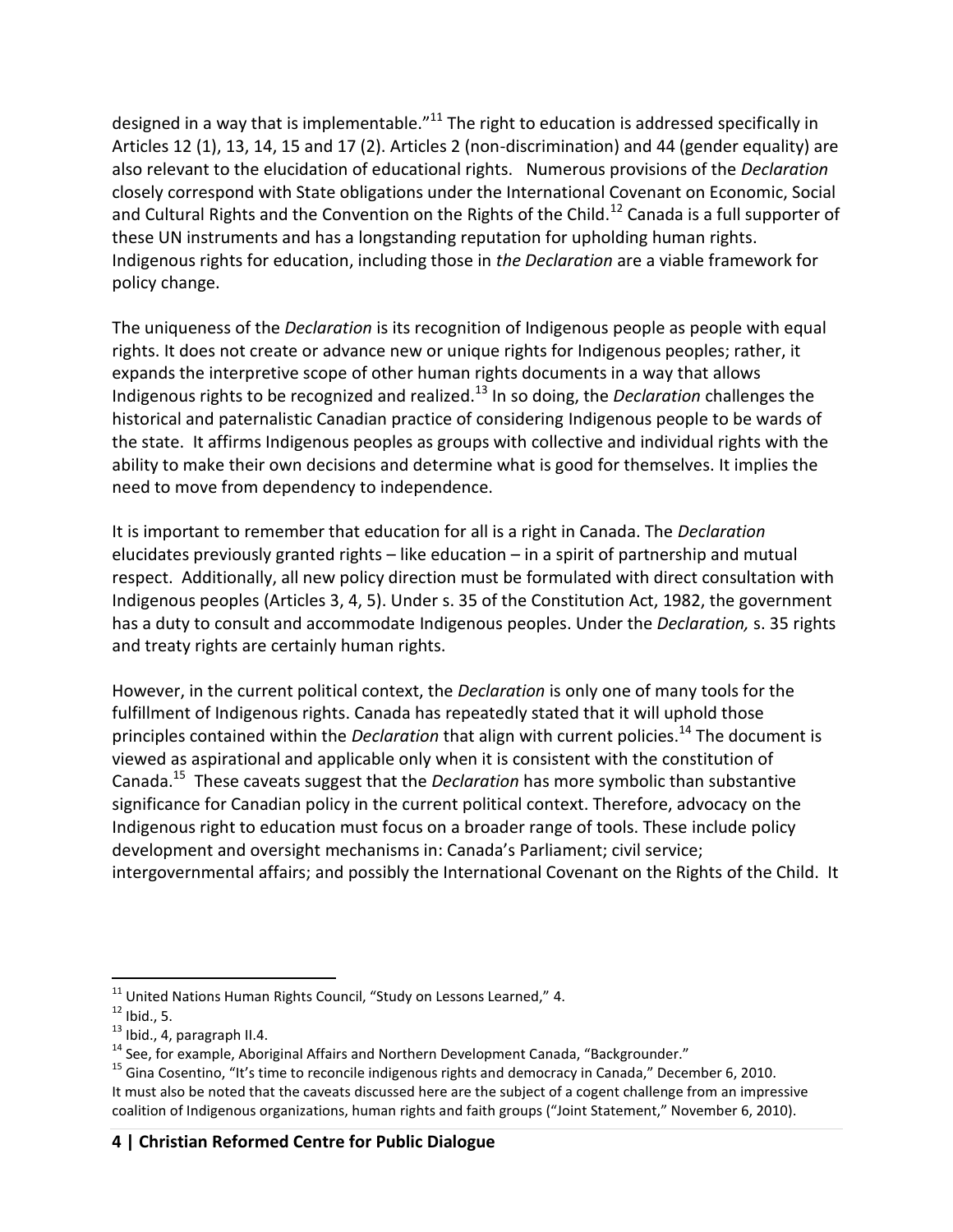is also important to recognize that the language of reconciliation, and the context of the Truth and Reconciliation Commission, are significant frames for advocacy on Indigenous education.<sup>16</sup>

# **III. Historical Overview of Indigenous Education**

Indigenous peoples in what is now Canada had their own educational philosophies and systems in place before the arrival of European settlers. These were based in a holistic vision of life-long learning that involved the entire community, from parents to elders.<sup>17</sup> According to the Royal Commission on Aboriginal Peoples (RCAP), there was deep shared commitment to education that cut across diverse cultural lines.<sup>18</sup> Children were viewed as gifts and education was a holistic process intended to help children reach their full potential as individuals and community members.<sup>19</sup> Although different educational models existed in different nations, lifelong learning was a commonly held value.

After contact, life changed dramatically for Indigenous people in Canada. The Royal Proclamation of 1763 set out the foundation of treaty relationships between Indigenous people and the Crown. While the prime motivation of treaty-making was access to land for settlement, rights to education for Indigenous were also mentioned as a treaty responsibility. As Carr-Stewart points out,

Over the next century the two signatories debated the spirit and intent of the treaties and found little consensus in their understanding of the treaty negotiations and specifically what the treaty right to education entailed. The issue caused frequent dissension and at times conflict. The disparity solidified as First Nations continued to maintain their right to education stemmed from reference in the numbered treaties, while the Crown chose to make no reference to its treaty commitment and instead, relied upon the Indian Act, its own legislation, to provide educational services, which were often subservient to the Crown's financial priorities and national issues.<sup>20</sup>

The British North America Act of 1867 (BNA) and then the Indian Act of 1876 "institutionalized the exclusion of Aboriginal people in the delivery of educational services."<sup>21</sup> Therefore, the time honoured traditions of community, elder and parental participation in Indigenous education were threatened.

 $\overline{a}$ 

<sup>&</sup>lt;sup>16</sup> See the Prime Minister's Apology to Former Students of Residential Schools, June 11, 2008, for this language of reconciliation in Canadian public discourse (Aboriginal Affairs and Northern Development Canada, "Statement of Apology").

 $^{17}$  Canadian Council on Learning, "The State of Aboriginal Learning in Canada," 10. See also the Canadian Council on Learning's "Aboriginal Learning Knowledge Centre" webpage for more

information on Inuit, Metis and First Nations educational models.

<sup>&</sup>lt;sup>18</sup> Royal Commission on Aboriginal Peoples, "Education," 405.

<sup>&</sup>lt;sup>19</sup> Dan Smoke (Elder), interview with Anna Vogt, March 2011.

<sup>&</sup>lt;sup>20</sup> Sheila Carr-Stewart, "A Treaty Right to Education," 127.

<sup>&</sup>lt;sup>21</sup> Shelia Carr-Stewart and Larry Steeves, "First Nations Educational Governance," 2.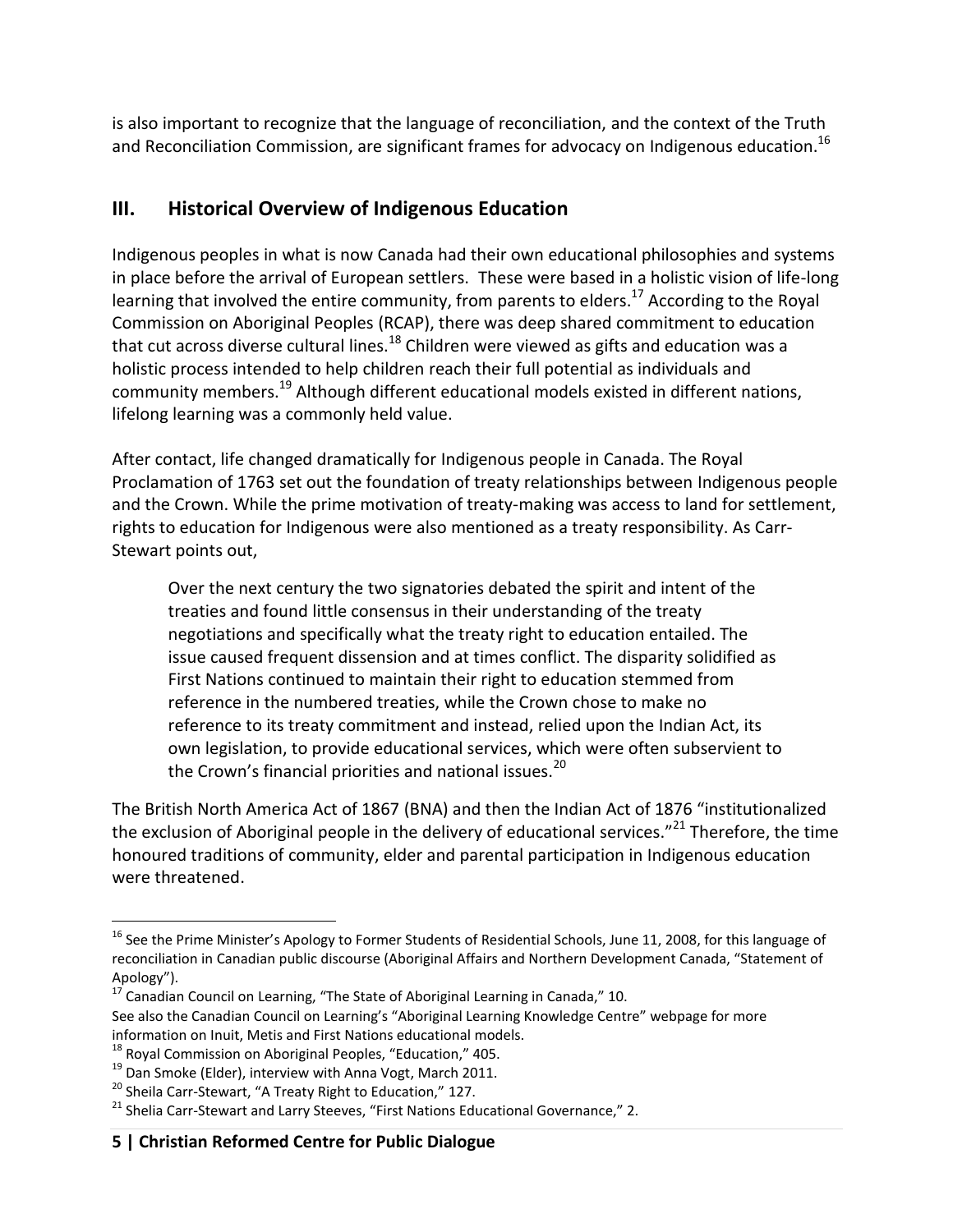The BNA Act established a dual system of education: provincial authority for non-Indigenous students and federal authority for Indigenous education on reserves. Canada committed to provide schooling that equaled the education provided by the provinces.<sup>22</sup> Under the BNA Act, "In and for each Province the Legislature may exclusively make Laws in relation to Education" (s. 93), while the federal educational system for children living on reserves, stems from Canada's responsibility for "Indians, and land reserved for Indians" (s. 91).<sup>23</sup> However, the federal government's commitment to provide schooling that equaled provincial systems was weak early on. Within the Indian Act itself there were no clear guidelines on educational development or means to maintain educational services on the same level as the provincial systems. Therefore, from 1867 onward, all aspects of education, including standards, expectations, control and attainment were significantly different for students within each system.<sup>24</sup>

Despite the commitment to mirror provincial systems, federally administered education has not served Indigenous communities well. On the contrary, the historical record shows educational systems to be a critically harmful factor in Indigenous communities and cultures. Regrettably, churches and church structures were key players in these destructive systems. The contributions of Indigenous people to their own education systems have been largely ignored and marginalized over the past 130 years. Aggressive colonial policies of assimilation have been the norm, especially reflected during the residential school period. During this time, children were forcibly removed from their families and communities, forbidden to speak their own language or practice their own traditions, often subjected to horrific abuses and isolations, all with the clear goal of 'killing the Indian in the child.' <sup>25</sup>

The Indian Act education provisions underwent significant changes in 1951. "The amended Act, Sections 113-122, related to education and specified that the Minister "may, in accordance with this Act, establish, operate and maintain schools for Indian children" (Section 114-2) as well the Minister "may enter into agreements …on behalf of Indian children" with a variety of organizations – such as provinces, school boards, religious organizations (Section 114-1)."<sup>26</sup> These changes to the Act did not include significant new provisions for Indigenous leadership in education. Instead, the Minister was still *acting on behalf* of Aboriginal children.

The Trudeau government 1969 White Paper was a catalyst for the mobilization of Indigenous social and political movements in Canada. Indigenous groups around the country rallied in opposition to the policy, which proposed to transfer all responsibilities for Indigenous people to the care of the provinces and the abolition of treaty rights. Indigenous people viewed this as a fundamental assault on their collective rights as Canada's first peoples. Community leaders and activists united under a common banner of Indigenous rights and, through hard work and determination, managed to stop implementation of the White Paper.

 $\overline{a}$  $22$  Ibid., 2-3.

 $^{23}$  Ibid., 3

 $24$  Ibid., 4

<sup>&</sup>lt;sup>25</sup> For an overview of Government policies regarding education for Indigenous peoples, see Where are the Children?, "Government Policies," 2.

<sup>&</sup>lt;sup>26</sup> Sheila Carr-Stewart and Larry Steeves, "First Nations Educational Governance," 6.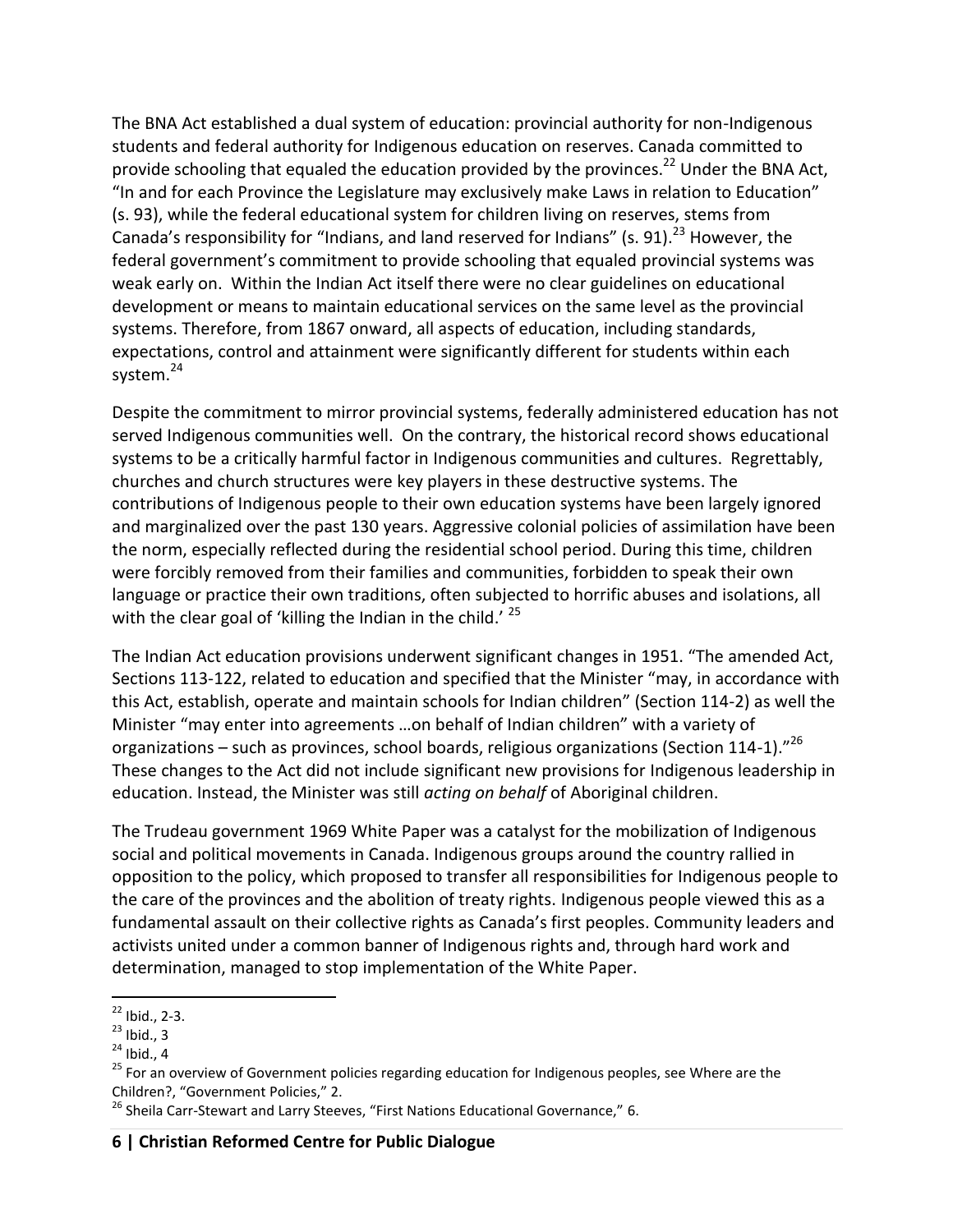These unified actions gave rise to the National Indian Brotherhood (NIB), now the Assembly of First Nations (AFN). In 1972, the Brotherhood presented a partial response to the White Paper in the document *Indian Control of Indian Education*. This foundational paper focused on the need for parental and community involvement, and Indigenous governance in Indigenous education. The document states

We want education to give our children the knowledge to understand and be proud of themselves and the knowledge to understand the world around them… We believe that if an Indian child is fully aware of the important Indian values he will have reason to be proud of our race and of himself as an Indian.<sup>27</sup>

Education was seen as meeting two basic needs: reinforcing Indigenous identity and providing the training necessary for making a good living in contemporary society.<sup>28</sup> In this response to the White Paper Indigenous peoples forcefully argued that they were the best judges of the kinds of school programs which would contribute to stronger culture, identity and economic opportunity.

Based on the arguments of *Indian Control of Indian Education,* the Government of Canada began ceding control of educational administration to local bodies. However,

The transfer of schools to (for the most part) individual First Nations was accomplished within existing federal legislation, administrative arrangements, and policies without any significant increase in budgetary levels – salary costs previously required for federally employed teachers offset requirements for teachers salary at the First Nations level. Maintaining statutory responsibility for Indian education, the role of INAC became one of establishing the level of funding for schools and ensuring that annual educational statistical information was completed through the national Nominal Role – a school reporting of basic student information related to age, grade, and school attended.<sup>29</sup>

Education policies today fail to fulfill the aspirations of the NIB *Indian Control of Indian Education,* and principles for educational reform laid down in the RCAP report. In fact, discrimination is evident in the way Indigenous education is funded and organized. As the United Nations Report of the Expert Mechanism on the Rights of Indigenous Peoples states:

The elimination of discrimination against indigenous peoples, and the elimination of conditions that cause such discrimination, are an important precondition for ensuring that indigenous individuals are not excluded from education. This requires that States take measures to identify existing and potential barriers of discrimination of indigenous individuals in the education system, including legal, political, administrative and fiscal barriers.<sup>30</sup>

 $\overline{a}$  $^{27}$ National Indian Brotherhood, "Indian Control of Indian Education," 2.

 $28$  Ibid., 3.

<sup>&</sup>lt;sup>29</sup> Sheila Carr-Stewart and Larry Steeves, "First Nations Educational Governance," 7.

<sup>&</sup>lt;sup>30</sup> United Nations Human Rights Council, "Study on Lessons Learned," 8.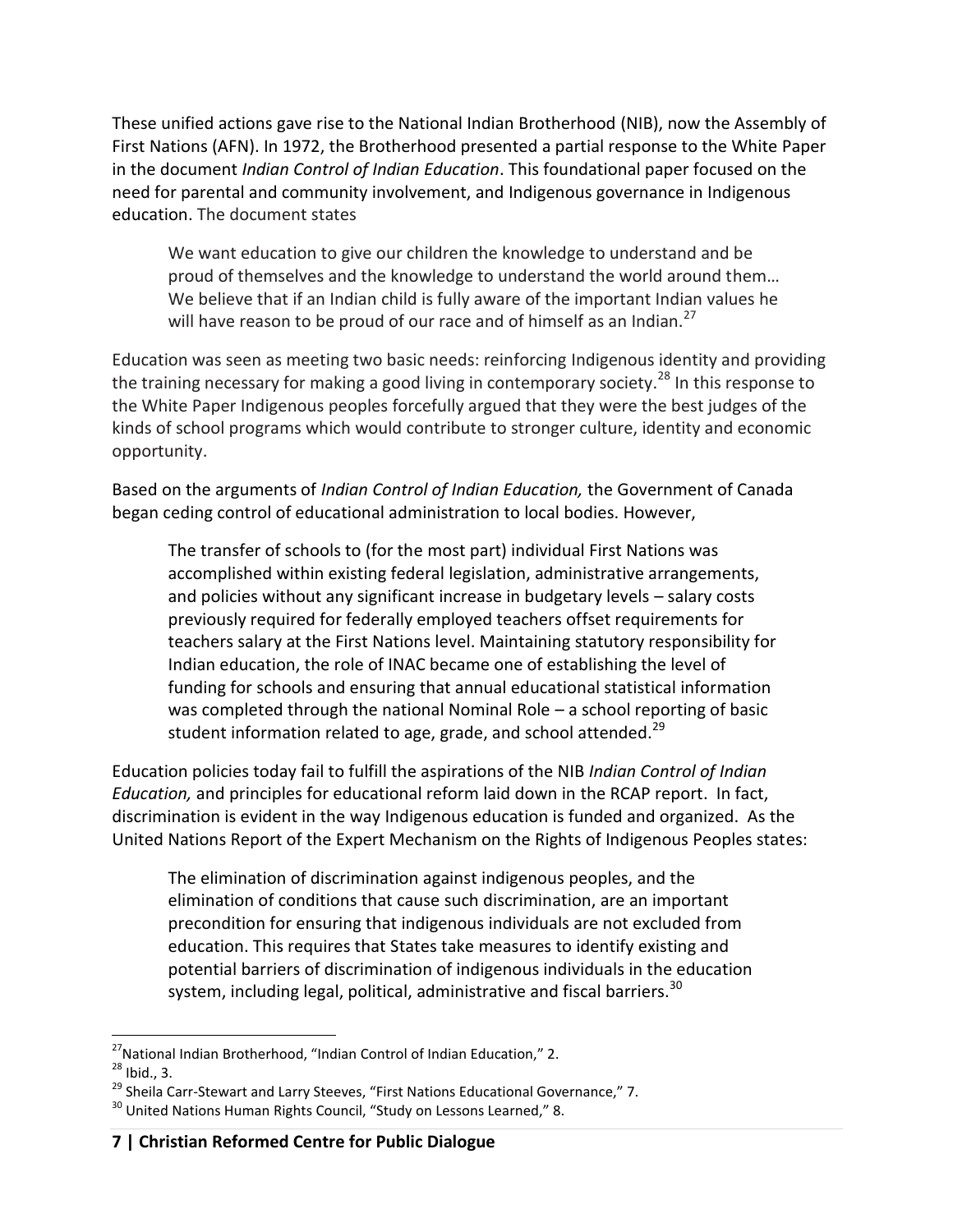Therefore, this paper will now turn to a discussion on current barriers in Canada.

# **IV. Financial Barriers**

# **A. Educational Services**

As noted, the funding of Indigenous schools is part of a complex system administered by Indian and Northern Affairs Canada (INAC)/Aboriginal Affairs and Northern Development Canada (AANDC). $^{31}$  Funding for education is delivered as part of a single annual allotment for all onreserve social programming. This is delivered to either the band council, board or other designated educational authority.

This covers the cost of providing instruction in on-reserve schools, repayment of tuition costs for on-reserve students who attend provincial schools, and student support funding for services such as transportation, counselling, accommodation and financial assistance. INAC's objective is "to ensure that eligible Indians (Indians or Inuit normally resident on a reserve or Crown land) have access to the education programs and services available in public schools in the province in which the reserve is located. $32$ 

According to AANDC, funding and resources are intended to equip reserves to direct their own education system and enable students to enjoy the same opportunities as students in provincial systems.<sup>33</sup>

Despite AANDC commitments, there is a serious funding shortage for Indigenous students.<sup>34</sup> Funding formulas for social programming, including education, are based on the Band Operated Funding Formula (BOFF) from 1988. This formula has not been updated to reflect the growth of the Indigenous youth population or to ensure the quality of education matches that provided by the provinces. The BOFF was first enacted as an attempt to answer criticisms about funding delivery. It was scheduled to be reviewed in two years time, but this review has never taken place.<sup>35</sup> Furthermore the BOFF does not address socio-economic disadvantages common on many reserves. Lower income levels contribute to a need for more programs addressing special

 $\overline{a}$ <sup>31</sup>And indeed it is complex: according to INAC estimates in 2003, there were 445,436 status Indians living onreserve and 285, 139 living off-reserve. There were 614 widespread and generally isolated reserves across Canada. Only six percent of these communities had more than 2000 residents and 61 percent had fewer than 500 residents (Simon Management Services, "A Study of Educational Cost Drivers to First Nations Education," 5). \*Please also note: On May 18, 2011, the name of Indian Affairs and Northern Development Canada/Indian and Northern Affairs Canada (INAC) was changed to Aboriginal Affairs and Northern Development Canada (AANDC). See <http://www.ainc-inac.gc.ca/ai/aand-eng.asp> for details. Both acronyms (INAC and AANDC) are used in this document to refer to the same department.

<sup>32</sup> Helen Raham, "Introduction to *Sharing our Success*," 19.

<sup>&</sup>lt;sup>33</sup> Aboriginal Affairs and Northern Development Canada, "Education."

<sup>&</sup>lt;sup>34</sup> This applies to Aboriginal students who go to on reserve schools as well as to those live on reserve but attend provincial schools off-reserve.

 $^{35}$  First Nations Education Council, "Towards the Financial Accessibility of Lifelong Learning," 15.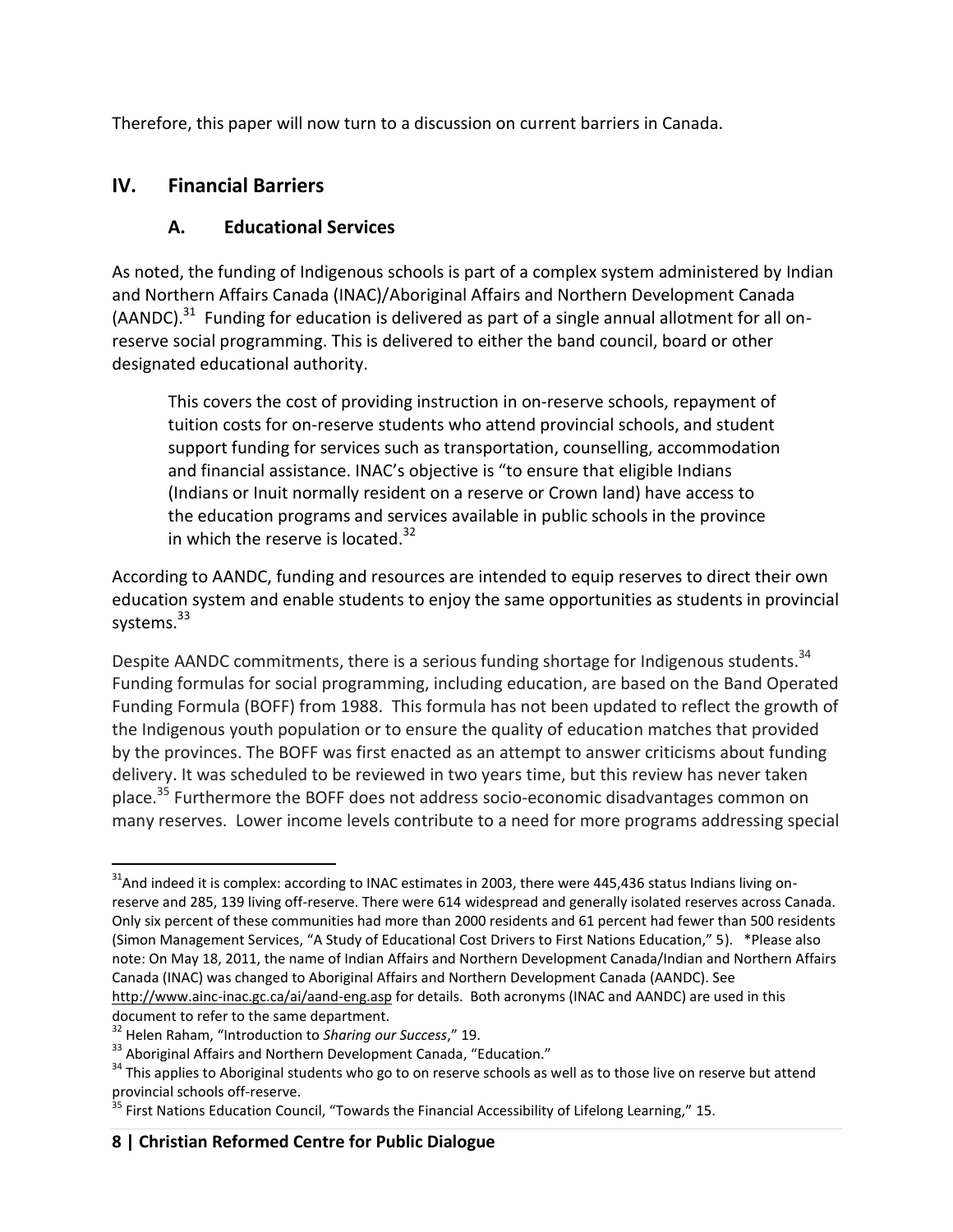needs and related areas.<sup>36</sup> It is well documented that children from lower economic backgrounds find it more difficult to be successful in school.<sup>37</sup>

Funding levels for education are based on the National Distribution Formula, which provides a student base unit Cost of \$4, 091 per full time equivalent (FTE).<sup>38</sup> This is to cover classroom instruction, professional development, low cost special education, cultural education, curriculum development, paraprofessionals for cultural, linguistic and psychological support, second languages, books and supplies, special clothing and equipment and education boards/program management costs. The student unit cost was increased a further \$215 per FTE for First Nations Language instruction and \$216 per FTE for Special Education, for a total of \$4522 per student attending on-reserve school. There are also adjustments built into the formula for geographical factors.<sup>39</sup>

Two other adjustments have been made to the original National Distribution Formula: "a small school factor based on the average number of students per grade, and if applicable, a Languages Adjustment for Second Official Language and/or for English as a Second Language. This was applied where the language of instruction differed from the first language of the majority of the student population."<sup>40</sup> As well, any school with a full-time enrollment of 10 or more students is allocated \$20,000. This distribution formula was last updated in 1996-7, and regions have received an annual increase of about 2%.<sup>41</sup>

The net result of this patchwork is illustrated by the contrasts to provincial education funding in Ontario. According to Fulford et al.,

The unit cost [of on-reserve education] in Ontario in 2003/04 was \$4,127, with an additional "incremental student allocation" of \$444 to cover low-cost special education, "second level services," and Aboriginal language instruction. Bandoperated schools also receive \$20,000 for school administration (for a school of 500 students this would amount to \$40 per student). The Ontario Ministry of Education provided an average of \$7,694 per student to its schools in 2003/04. $42$ 

This stark funding contrast indicates structural discrimination.

In 1996 the federal government implemented a two percent cap on Indigenous social spending as part of a general austerity program. It is a common – but not universal – assumption that this cap remains in some form today. <sup>43</sup> Taking into account inflation and the growing

 $\overline{a}$  $36$  Ibid., 15.

<sup>&</sup>lt;sup>37</sup> Simon Management Services, "A Study of Educational Cost Drivers," 7.

 $38$  Ibid., 25.

 $39$  Ibid.

 $40$  Ibid.

 $41$  Ibid.

<sup>&</sup>lt;sup>42</sup> George Fulford et al., "Sharing Our Success," 328.

<sup>43</sup> While numerous reports (including *First Nation Control of First Nation Education)* refer to the capping of funding, the Parliamentary Budget Officer's 2009 Report indicates that it can find no clear evidence that the 2% cap is in fact a reality (Ashutosh Rajekar and Ramnarayanan Mathilakath, "The Funding Requirement for First Nations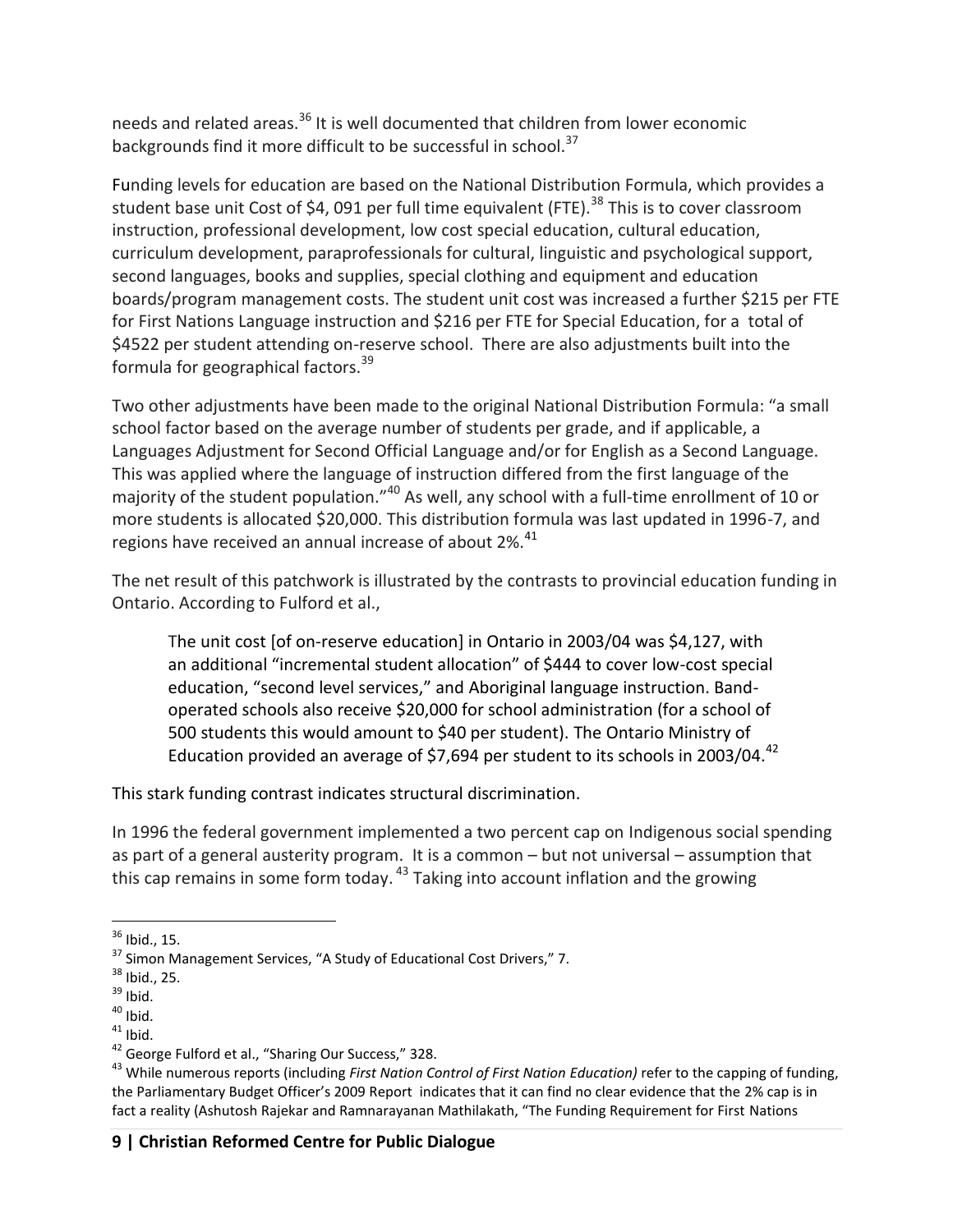Indigenous population, education costs are estimated to have required an annual funding increase of 6.2%.<sup>44</sup> By contrast, provincially funded schools have received an average annual funding increase of about 3.8%.<sup>45, 46</sup> The funding growth restrictions have resulted in a cumulative shortfall of \$1.54 billion between 1996 and 2008 for instructional services alone, and an immediate funding shortfall of \$233 million in 2008.<sup>47</sup> The outdated funding formulae and practices, and rapidly growing Indigenous populations severely constrict educational funding and the just aspiration of *Indigenous control of Indigenous education*.

In order to address the obvious funding shortfalls, there have been a number of supplementary initiatives and short term agreements. According to a report presented to a joint AFN and INAC working group, "These include the Gathering Strengths Initiatives following the Report of the Royal Commission on First Nations Peoples [sic]. This funding has been re-profiled as New Paths for education, with an annual budget of \$40 million."<sup>48</sup> Another example is Industry Canada's First Nations SchoolNet program. This program was mandated to provide internet schooling technology on remote reserves, especially for secondary students. However, its mandate ended in 2006, with no sustainable plan to continue providing these services, leaving nearly 500 schools without the needed funding to continue internet services.<sup>49</sup> There is no ongoing national program to fund essentials like technology, libraries, playgrounds, curriculum development, teacher development, etc. Thus, although supplementary funding programs make important contributions to improving the quality of education in certain schools, their short term, ad hoc nature does not address the systemic issue of significant funding inequity.

## **B. Infrastructure**

Besides the costs associated with basic educational materials and services, capital funding for school infrastructure is a necessity. On many reserves, buildings and infrastructure are in desperate need of repair, or need to be replaced. INAC databases on the conditions of schools on reserves list approximately 49% of the 803 assets in good condition. 726 assets are reported as permanent structures and 77 are described as temporary structures. Almost 21 percent of the schools are listed as not inspected. $50$  Even when inspections do take place, there are no

 $\overline{a}$ 

 $49$  Ibid., 8

Schools in Canada," 18, 67-68). As well, additional grants and funding programs provided by INAC are in place to supplement funding formula shortfalls.

<sup>&</sup>lt;sup>44</sup> FNEC, "Paper on First Nations Education Funding," 16.

 $45$  Ibid.

<sup>&</sup>lt;sup>46</sup> The funding shortfall is further illustrated by statistics from Quebec. The FNEC (2009, 16) reports that "In the province of Quebec, First Nations communities demanded an annual funding increase of 4.5% based on actual inflation and population growth since 1996. This means that for any given year since 1996, funding for instructional services has been underfunded by 2.5 percentage points. During the same period, Quebec schools saw their funding increase by 4.3% per year." Tremblay and Mahfoudh observe that "[i]n 2001, Aboriginal peoples represented 1.9% of the working-age population in Quebec. Their growth rate was 10.3% between 1986 and 1991, compared to 1.4% for all of Quebec." This population growth trend indicates that real education costs will continue to increase at a rate surpassing the 2% annual funding increases.

<sup>&</sup>lt;sup>47</sup> FNEC, "Paper on First Nations Education Funding," 17.

<sup>48</sup> Simon Management Services, "A Study of Education Cost Drivers," 26.

 $50$  Ashutosh Rajekar and Ramnarayanan Mathilakath, "Funding Requirement," 8.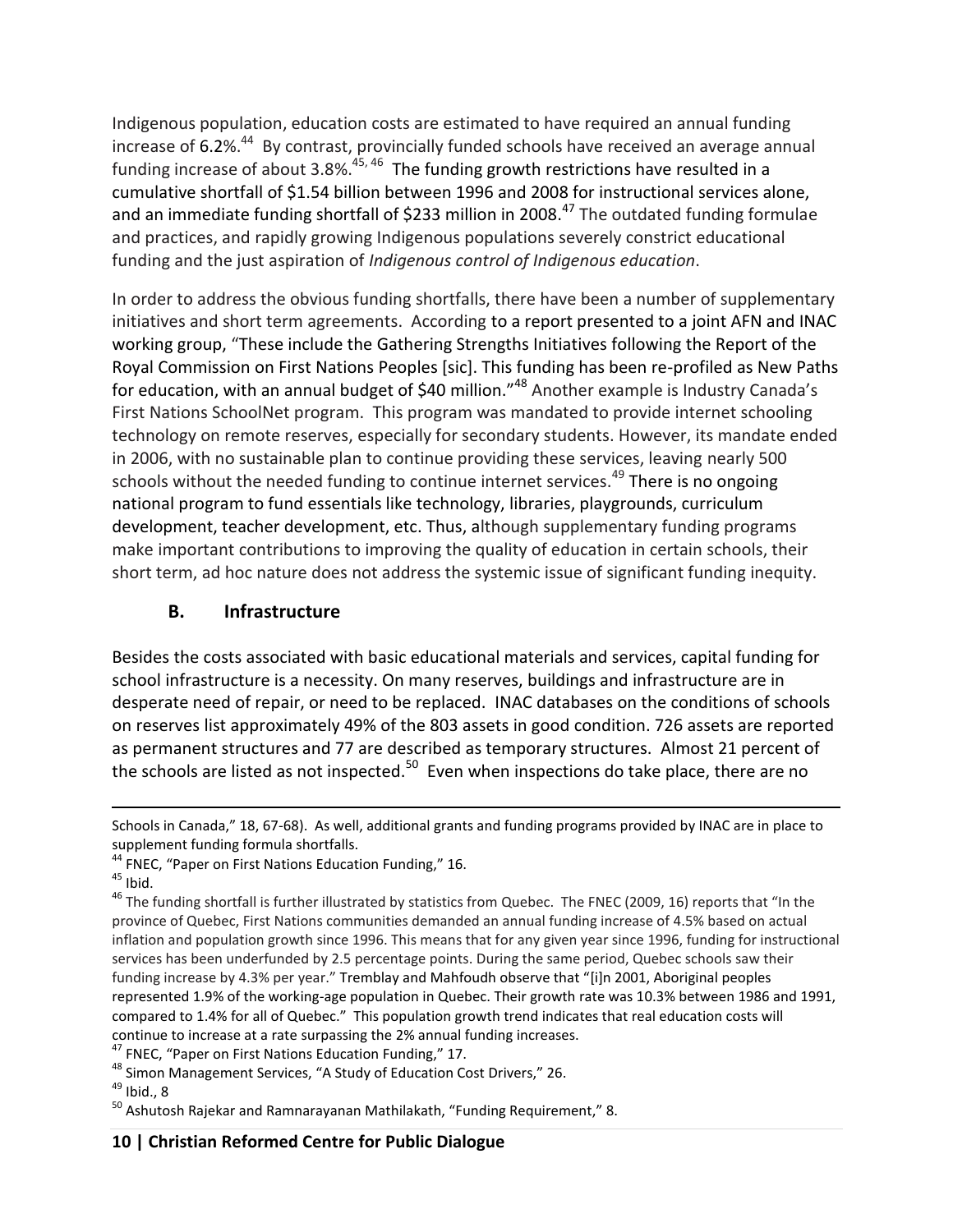indications of the standards that the inspections are based upon. Labels such as *good, fair and poor* are not based on clear, measurable standards, such as those used by building or home inspectors.<sup>51</sup> In 2007 INAC concluded that 69 new schools were needed across Canada and 27 additional schools needed major renovations. However, funding was only provided for 21 new schools and 16 renovation projects. For the remaining work, an estimated \$235 million in additional funding will be required over the next five years. $52$ 

Capital and infrastructure funding is not provided under the Band Operated Funding Formula (BOFF). There are no separate Parliamentary allocations for the funding of Indigenous school infrastructure. Instead, INAC works with an internal Long-Term Capital Plan under the Capital Facilities and Maintenance Program (CFMP). The Parliamentary Budget Officer's Report (PBO) indicates,

In the absence of Parliamentary appropriations specifically for funding First Nations schools, and which can be tracked through Parliamentary reporting tools such as the Estimates, it is impossible to determine how much Parliament intended to appropriate for school infrastructure funding and consequently, how much was actually spent on schools.<sup>53</sup>

Additionally, capital funding is inconsistent and unpredictable since it is often based on financial agreements between the federal government and individual Indigenous communities.  $54$ 

Total capital funding needs estimated by INAC are significantly lower than the figures produced by the PBO, using INAC data.

The PBO's analysis shows that the total funding requirement for capital expenditures as projected by the PBO methodology for the next three years (from 2009) ranges between \$287 million to \$308 million annually. Compared to the PBO projections, the planned capital expenditures as reported by INAC in its CFMP LTCP for the next three years range from \$118 million to \$123 million, annually.<sup>55</sup>

This indicates that current plans for capital expenditure are under-underfunded between \$169 to \$189 million.<sup>56</sup> Historically, INAC's actual expenditure for capital and operating and maintenance under the CFMP has been much lower than its Planned Expenditure, leading to an ever larger deficiency in capital funding.<sup>57</sup> As the Parliamentary Budget Officer observes,

Regardless of the choice of funding instrument (grants, contributions, or other financing arrangements), given the mandate to build and to meet the operating

 $\overline{a}$ <sup>51</sup> Kevin Page, Letter to Mr. Michael Wernick, 9.

<sup>&</sup>lt;sup>52</sup> FNEC, "Paper on First Nations Education Funding," 24.

<sup>&</sup>lt;sup>53</sup> Ashutosh Rajekar and Ramnarayanan Mathilakath, "Funding Requirement," 8.

<sup>&</sup>lt;sup>54</sup> FNEC, "Paper on First Nations Education Funding," 24.

<sup>&</sup>lt;sup>55</sup> Ashutosh Rajekar and Ramnarayanan Mathilakath, "Funding Requirement," 11.

 $56$  Ibid., 12.

 $57$  Ibid., 13.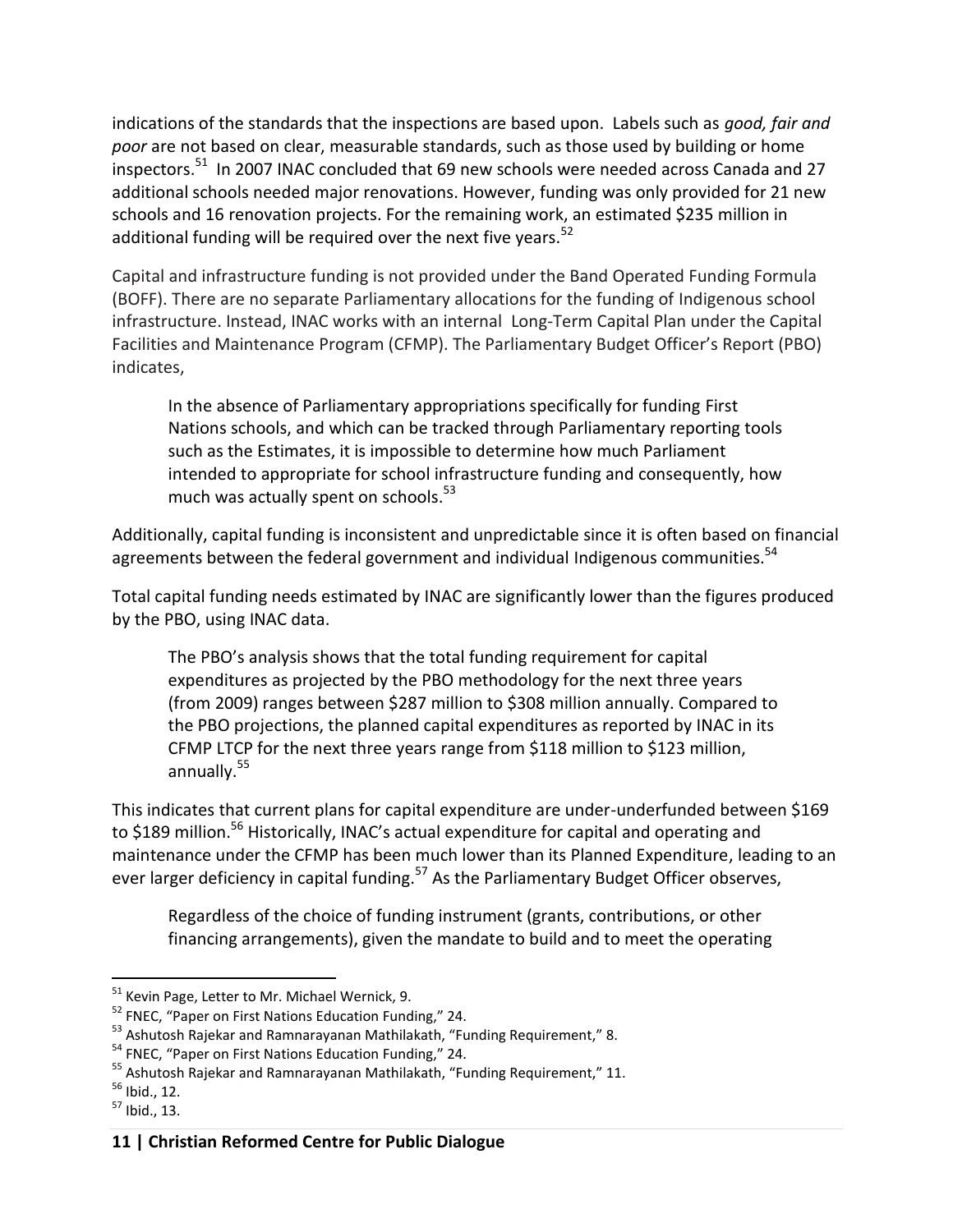and capital expenditures related to First Nations schools, it is imperative to have a systematic approach and methodology to determine the annual funding that needs to be set aside each year by INAC for the First Nations school infrastructure.<sup>58</sup>

In the absence of a clear capital budgeting methodology, infrastructure funding remains ad-hoc and insufficient.<sup>59</sup>

Structural budgeting realities create even further complications: The majority of provincially run school boards are able to plan their budgets to run throughout the school year, from September to June. INAC funded schools run on the March to April federal fiscal year. Planning according to two distinct budget years, plus all of the recording required by INAC<sup>60</sup> often leads to ineffectively run schools. $^{61}$ 

# **V. Administrative Barriers**

Much of the administrative jurisdiction for education has been transferred to First Nations with INAC considering itself only a funding agent under this system. In a March 2010 hearing of the Senate Standing Committee on Aboriginal Peoples, Christine Cram, INAC Assistant Deputy Minister, Education and Social Development Programs and Partnerships, testified that

The challenge for the department is that we are basically a funder. We provide funding to First Nations and other organizations that deliver the programs and provide the services. In most provinces, you have a ministry of education, school boards and schools. Those ministries of education can be quite large, and they have expertise. The department has probably 60 people who work on education. Thus, they could not possibly have the level of expertise provided by the provinces."

While this devolution of control over education may appear to satisfy a desire for "Aboriginal control over Aboriginal education," in reality, the minimal educational expertise within INAC and lack of funding support for expert local or regional administrative structures (such as school boards) renders this moot.<sup>62</sup> As the Auditor General reported as far back as 1986,

Provincial education acts and regulations provide a clearly defined management framework within which provincial education jurisdictions must carry out their managerial and professional responsibilities. The relevant sections of the Indian

 $\overline{a}$ <sup>58</sup> Ibid., 7.

<sup>59</sup> Ibid., 15.

 $60$  For more information on the rigourous reporting required, see the Auditor General's 2004 report.

 $61$  George Fulford, "Sharing Our Success," 37.

<sup>&</sup>lt;sup>62</sup> Waabiginoojii/David Anderson, "Report on Second Level Services." According to Auditor General Sheila Fraser's November 2004 report, "Indian and Northern Affairs Canada cannot demonstrate that it meets its stated objective to assist First Nations students living on reserves in achieving their educational needs and aspirations."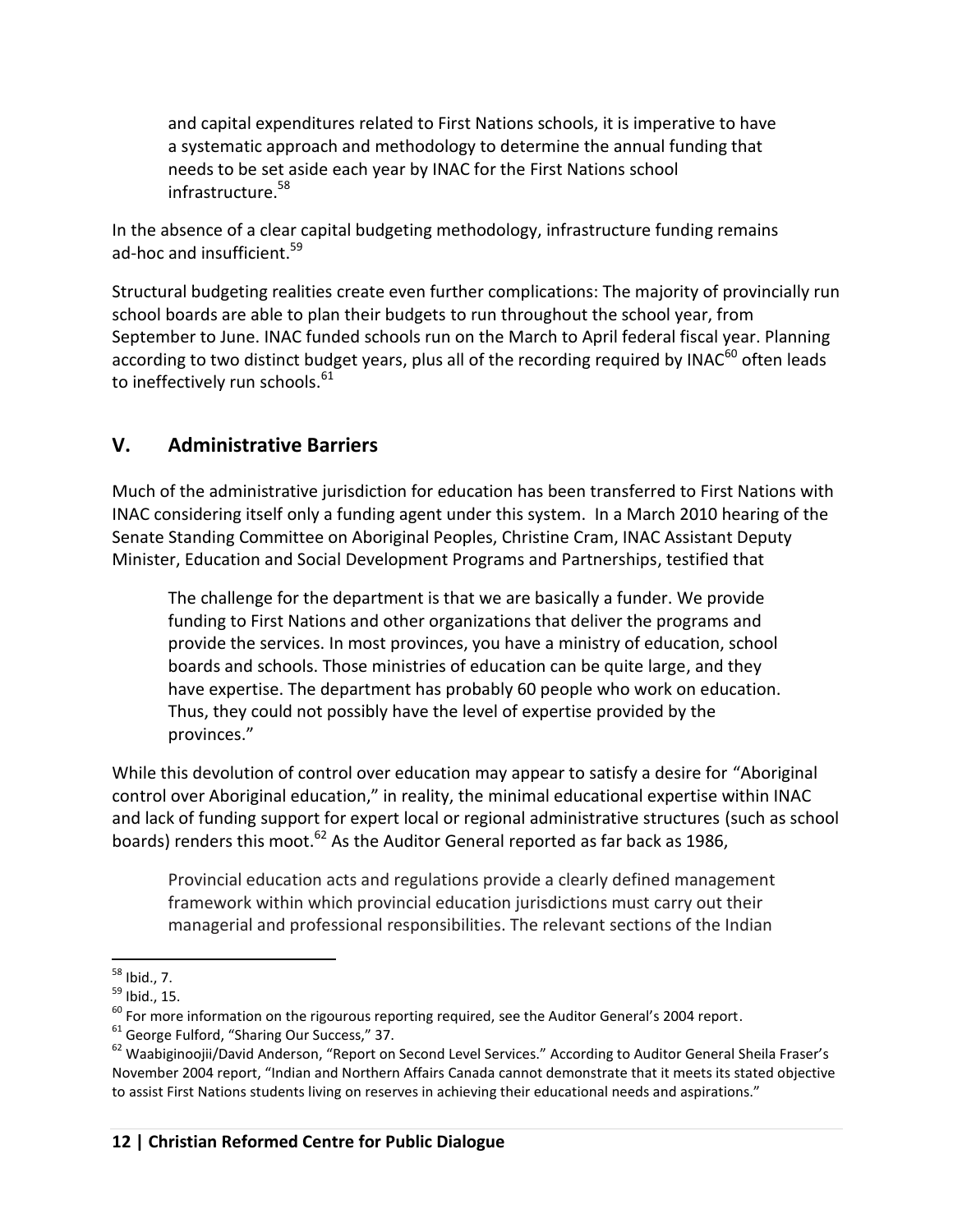Act under which education to Indians is provided do not define education or provide any direction for its delivery. This means there is no firm basis on which a coherent and consistent policy on education can be formulated. <sup>63</sup>

Some communities and nations have organized themselves into school boards with the relevant administration, but this has often required additional funding and support from INAC and, in some cases, the provinces.<sup>64</sup> The First Nations Educational Steering Council in British Columbia and the Mi'kmaq Education Act in Nova Scotia are promising examples of cooperation between the First Nation, the province and the federal government, indicating that it is possible to reach tripartite agreements for regionally based solutions.<sup>65</sup> However, it is not sustainable for these types of agreements to continue on an ad-hoc basis.

The status quo of *ad-hocery* means that there is a minimal amount of unifying policy, as the quote above from the Auditor General illustrates. If INAC is to act as only a funding agency, provisions must be put in place that empower Indigenous structures to provide quality education. Accountability and value for tax dollars is a common public expectation concerning First Nations governance. However, federal government accountability to Canada's promises and responsibilities towards First Nations is all-too-often missing from expectations among mainstream Canadians. There is no compelling evidence to suggest that educational funds are being managed inappropriately at the level of local First Nations. Rather, educational outcomes fail to improve, in part, because the structures and resources necessary to ensure positive, sustainable educational outcomes are lacking. Indeed the Council of Ministers on Education (a grouping of Provincial Ministers) has noted that there is no way of measuring educational progress because there are no educational standards in place.<sup>66</sup> The best efforts of committed people and communities have not and cannot overcome the structural barriers to the fulfillment of Indigenous rights to education. $67$ 

*Declaration* provisions regarding the right to culturally appropriate education are not widely met in provincial schools nor are they fully carried out in reserve school systems. Indigenous education and ways of learning often operate on a principle of life-long learning, where language, culture and community all play an important role. When education is carried out in a culturally appropriate way, the rights of Indigenous communities are met. Indigenous students who have the most success in mainstream education are those who are strongest in their Indigenous identities.<sup>68</sup> Onowa McIvor found that culture is a key determinant of health; and that language is the foundation for culture. Cultural and language education is, therefore, key to the well-being of Indigenous people and communities.<sup>69</sup>

 $^{63}$  Quoted in AFN, "Selected Findings and Recommendations," 1.

<sup>&</sup>lt;sup>64</sup> George Fulford et al., "Sharing our Success."

 $65$  Ibid.

<sup>&</sup>lt;sup>66</sup> Amanda Parriag et al., "Transitions by Aboriginal People."

<sup>67</sup> Michael Mendelson, "Why We Need a First Nations Education Act."

 $68$  John Richards and Meghan Scott, "Aboriginal Education," 41.

 $69$  Onowa McIvor, "Language and Culture as Protective Factors," 21.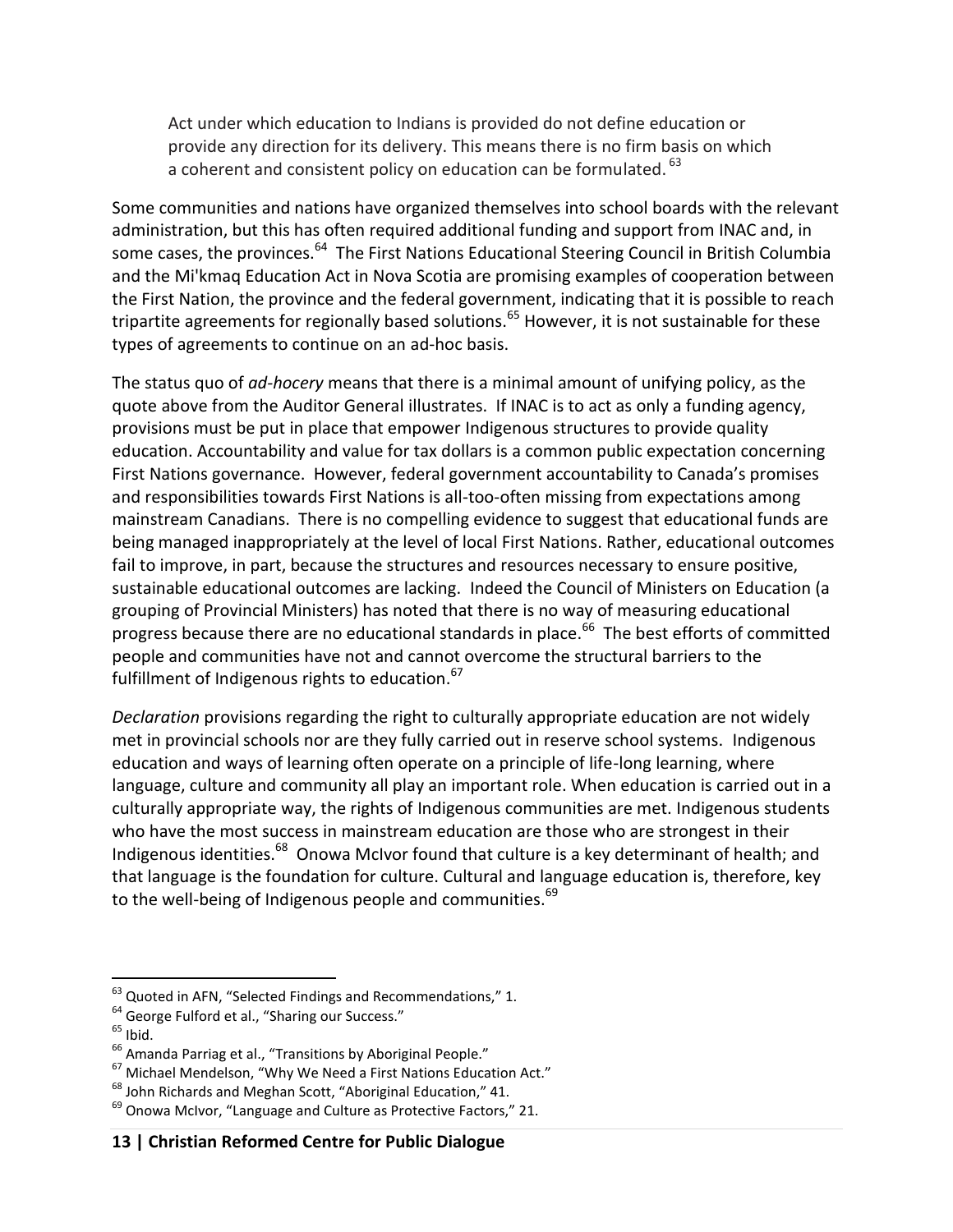# **VI. Successful Schools**

A 2007 study by the Society for the Advancement of Excellence in Education (SAEE) examined a number of successful schools with a high percentage (95-100%) of Indigenous students with the intent of identifying key characteristics of successful schools. The study was undertaken with the support and input of First Nations, Provincial and Territorial ministries and INAC. These characteristics or 'success factors' were found to include:

- Strong leadership and governance structures, often with long tenure
- High expectations for students
- Focus on academic achievement and long-term success
- Secure and welcoming climates for children and families
- Respect for Aboriginal culture and traditions to make learning relevant
- Quality staff development
- Provision of a wide range of programs/supports for learning<sup>70</sup>

These key characteristics echo the provisions for self-governance in education and adequate supports for quality education in Article 14 of the *Declaration*. They demonstrate that funding concerns are not the only obstacle to educational justice in Indigenous communities. Most importantly, they show that creating successful schools requires systemic change, including long term planning, sustainable funding and local control. Lasting change is also rooted in holistic approaches, such as Head Start, $71$  that attempt to address poverty and other socioeconomic indicators.

Advocacy for successful First Nations Schools is a complex undertaking. A good beginning point is generating public awareness and support for AFN's *Call to Action on Education*:

- 1. Reconciliation the federal and provincial governments must reconcile our rights within education acts across the country to ensure consistency with constitutional provisions.
- 2. First Nations Education Guarantee a secure fiscal framework is needed for funding for education.
- 3. Sustainability statutory funding arrangements based on real costs, indexation and appropriate treatment for northern and remote communities.
- 4. Systems First Nation education must be supported through professional and accountable institutional supports delivering second and third level supports.
- 5. Support and Partnership creating a learning environment in our communities and linking with organizations, the public and private sector to invest in our schools and for our kids.

 $\overline{a}$ <sup>70</sup> Helen Raham, Introduction, 14.

See also AFN, "First Nations Control Over First Nations Education," 3.  $71$  Health Canada, "Aboriginal Head Start on Reserve."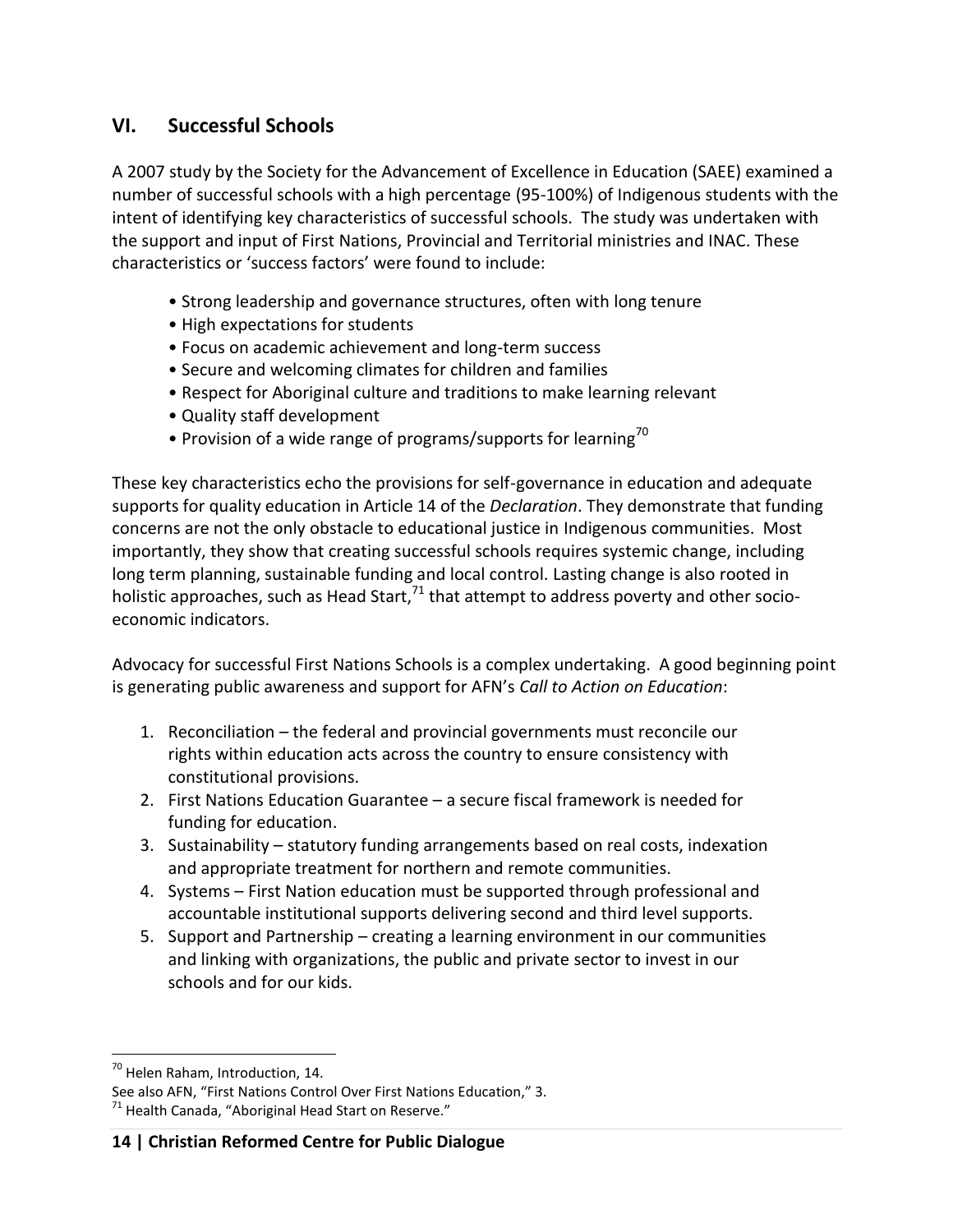## **VII. Education for Whom?**

The historical and current realities discussed above demonstrate that the challenges in education on reserve, and among Indigenous students off reserve, are not new. These failures are the result of inadequate policy of the federal government. The link between education and reconciliation has been noted numerous times in recent history. The Royal Commission on Aboriginal Peoples presented a set of recommendations for education and educational structures in 1996.<sup>72</sup> They called for change at first, second and third level services, and the creation of an Indigenous based educational system. Beyond RCAP there have been numerous reports and recommendations on solutions from INAC, AFN and others since the draw-down of the residential school system.

In conversation with Indigenous leaders we have learned that there is an abundance of good ideas for substantive change but implementation is necessary. There are already solutions that are in line with the *Declaration*; what is needed is political will to implement them. Citizens concerned about reconciliation and a new relationship with Indigenous Peoples can mobilize that political will. Indeed it is urgent to do so.

Despite the wealth of information and recommendations, sustainable and widespread solutions are not being implemented. What explains this inertia? Ironically perhaps, both the problem and the solution appear to lie in the realm of education. There is a serious lack of knowledge and sensitivity among all Canadians to the historical and present realities of Indigenous life. This ignorance among mainstream Canadians is an obstacle to reconciliation. *Learning About Walking in Beauty*, a study undertaken by the Canadian Race Relations Foundation, documented the knowledge of first year university students concerning Indigenous people. The findings suggest a general lack of knowledge and the presence of disturbing stereotypes. The report notes that:

Repressive legislation such as The Indian Act is supported by individual, institutional and systemic racism. Aboriginal Peoples are socially, culturally, economically and geographically tethered into marginalized places in their own lands (at best) or made invisible (most frequently). The invisibilization and marginalization of Indigenous Peoples has been enforced by a pervasive educational pedagogy (the pedagogy of oppression), which is historically designed to achieve social goals of forced assimilation and cultural eradication. This harsh experience of Aboriginal Peoples' reality bears no resemblance to the Canadian program of "multiculturalism."<sup>73</sup>

This strong rhetoric indicates the reality of structural racism towards Indigenous peoples in Canadian society and institutions. This reality of racism has effects on both Indigenous and non-Indigenous people. A recent Environics Institute study on Urban Indigenous people bears this out:

 $\overline{a}$ <sup>72</sup> RCAP, "Education."

 $^{73}$  Coalition for the Advancement of Aboriginal Studies (CAAS), "Learning about Walking in Beauty," 137.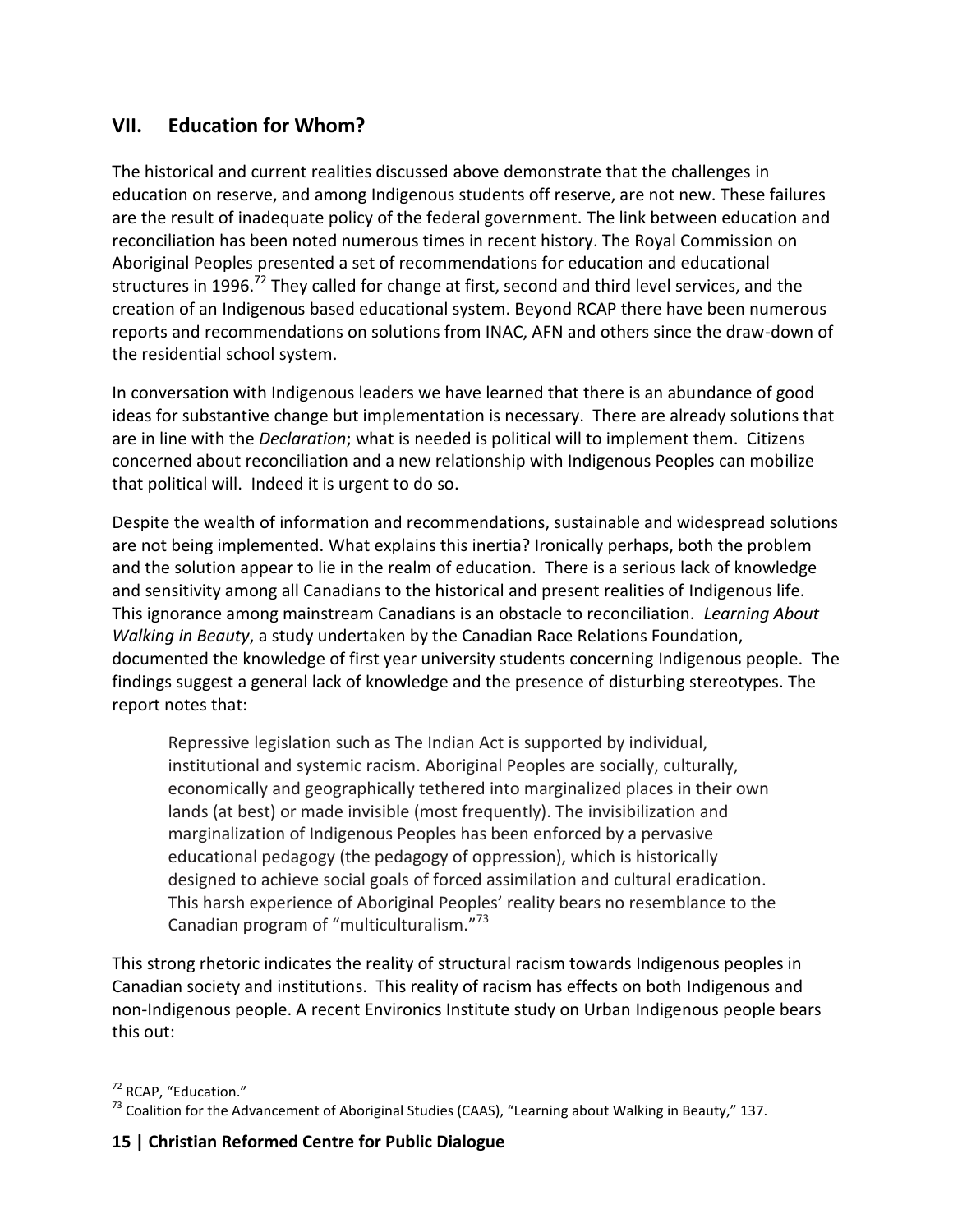Only one-third (35%) of urban Aboriginal peoples say they learned a lot or a little about their culture in elementary school; most (62%) say they learned almost nothing. This improves slightly in high school, with just over four in ten (43%) who say they learned at least a little about Aboriginal culture. Among those who pursue a college or university education however, the proportion who say they learned something about Aboriginal culture increases to one in two (53%); this is due to the dramatic increase in those who say they learned *a lot* (29%) during their post-secondary experience.<sup>74</sup>

This same study documents the attitudes and knowledge of urban non-Aboriginal (NA) Canadians towards Indigenous people:

There is a general awareness of Aboriginal peoples and their place in Canada's history among NA urban Canadians. However, they know less about the contemporary situation of Aboriginal peoples. Majorities of NA urban Canadians, particularly new Canadians (i.e., those born outside Canada), view Aboriginal history and culture as an important symbol of national identity, and recognize the contributions that Aboriginal peoples and culture have made in the areas of the environment, culture and the arts in Canada. But there is a lack of awareness and apparent uncertainty about the most important issues for Aboriginal people today, and in particular, about the problems faced by those living in cities. There is a significant gap between Aboriginal peoples' socio-economic reality and the perceptions of NA urban Canadians. They believe Aboriginal people have the same or better socio-economic and other opportunities as any other Canadians. Most notably, almost half of NA urban Canadians have never read or heard anything about Indian residential schools, a situation that appears to have changed little following the federal government's official apology in June 2008.<sup>75</sup>

Nevertheless, the authors of this study also see reasons for optimism:

Despite their limited knowledge of Aboriginal people and issues, NA urban Canadians demonstrate a desire to learn more. Indeed, there's an apparent predisposition to be open, and interest in learning more about Aboriginal history, culture and experience. Many NA urban Canadians give Canadians schools a failing grade in terms of fulfilling this objective.<sup>76</sup>

So, to answer the rhetorical question: *education for whom*? Substantive reform in Indigenous education is most certainly urgent because it can begin a journey to overcome the tragedies of assimilation and attempted culture destruction. Simultaneously, it is critical that non-Indigenous Canadians step away from ignorance, stereotypes and racism and begin to learn deeply about Indigenous people and our shared history, in sound knowledge about the realities of contemporary Indigenous life, and in relationships of mutual respect with Indigenous

<sup>&</sup>lt;sup>74</sup> Environics Institute, "Urban Aboriginal Peoples Study," 118.

 $^{75}$  Ibid., 11.

 $^{76}$  Ibid., 142.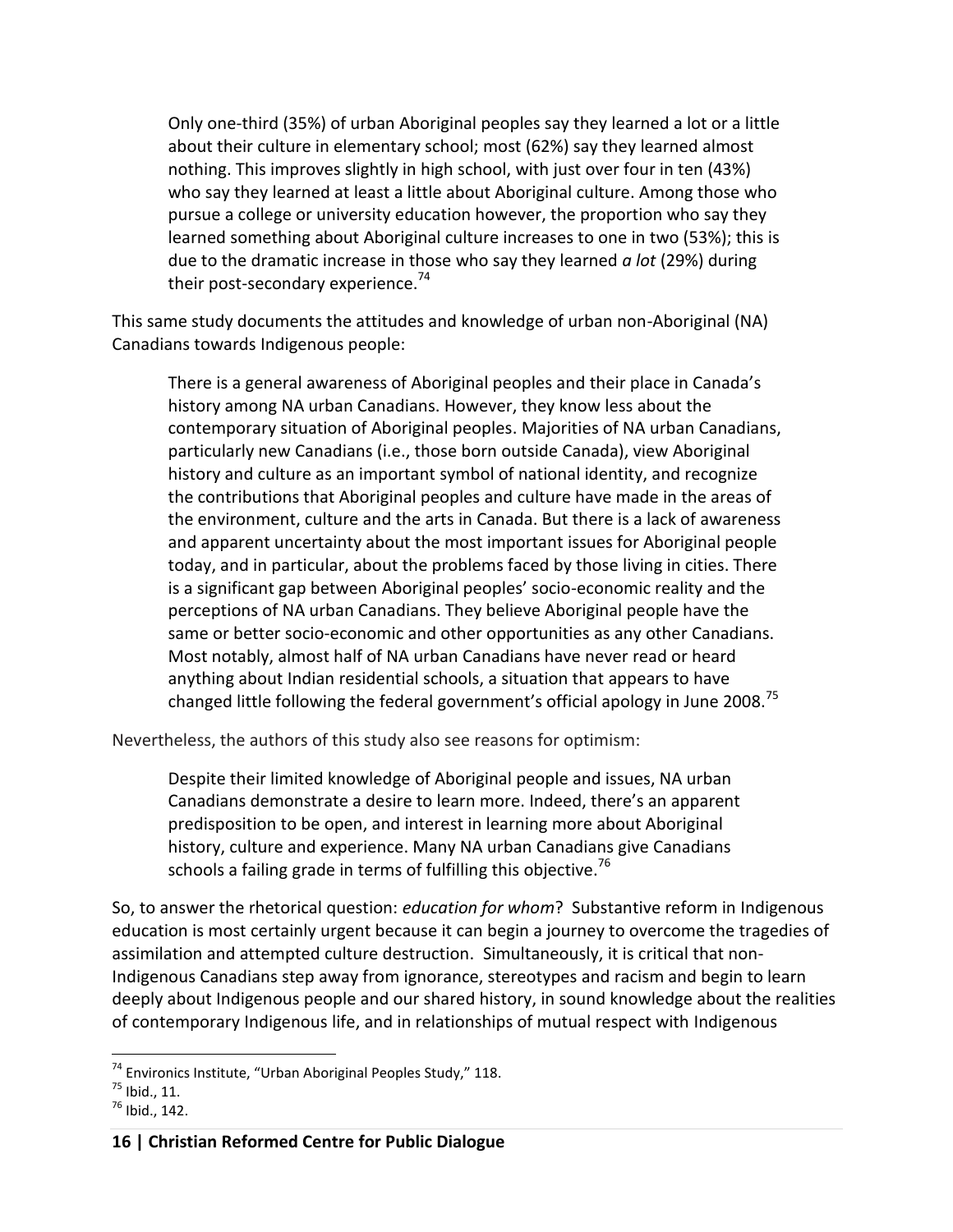neighbours. New understanding and new relationships among Indigenous and non-Indigenous people in Canada are critical in an era of symbols like the Prime Minister's apology, the Truth and Reconciliation Commission and Canada's assent to the UN Declaration on the Rights of Indigenous Peoples.

# **VIII. Academic Activism:** *Shannen's Dream*

It is abundantly clear that substantive reconciliation in Indigenous education is a complex endeavour that requires Indigenous leadership and public support. Therefore, non-Indigenous Canadians, and indeed churches and faith based civil society must take an active but supporting/secondary role. A significant means to be supportive is to mobilize understanding and political support. This can take various forms. One that we have found helpful is the public education campaign *Shannen's Dream*. This project is led by the First Nations Child and Family Caring Society of Canada (FNCFCS), and raises public awareness about equity in education.

Cindy Blackstock, FNCFCS Director and spokesperson for *Shannen's Dream*, notes that non-Indigenous students are quick to spot the inequality in the contrasts between their schools and Shannen's in Attawapiskat. Schoolyard instincts about fairness lead to stark questions about why some students have playgrounds and others do not. Shannen's dream "for safe and comfy schools and culturally based education for First Nations children and youth" has rallied public support for needed schools in Attawapiskat and elsewhere.<sup>77</sup> Shannen Koostachin's story teaches a basic awareness of the need for fairness that touches children, moves adults, and underscores the need for substantive change. This is an excellent tool for citizen engagement that can generate political will for substantive change.

#### **IX. Conclusion**

As the Assembly of First Nations states, "In the spirit of reconciliation, it is now time for federal, provincial and territorial governments to equal the commitment and leadership of First Nations."<sup>78</sup> They continue,

In the past, the Canadian governments' education policy has been a tool of oppression, but it can be a tool of liberation founded on First Nation control of First Nation education. First Nations view education as a means to achieving selfdetermination and redressing the negative impacts of colonial practices."<sup>79</sup>

As Cindy Blackstock states, *reconciliation means not saying sorry twice*. The effects of residential schools and the policies of assimilation certainly cannot be erased. But substantive

<sup>&</sup>lt;sup>77</sup> http://www.fncfcs.com/shannensdream

<sup>78</sup> AFN, "First Nations Control Over First Nations Education," 22.

 $^{79}$  Ibid., 4.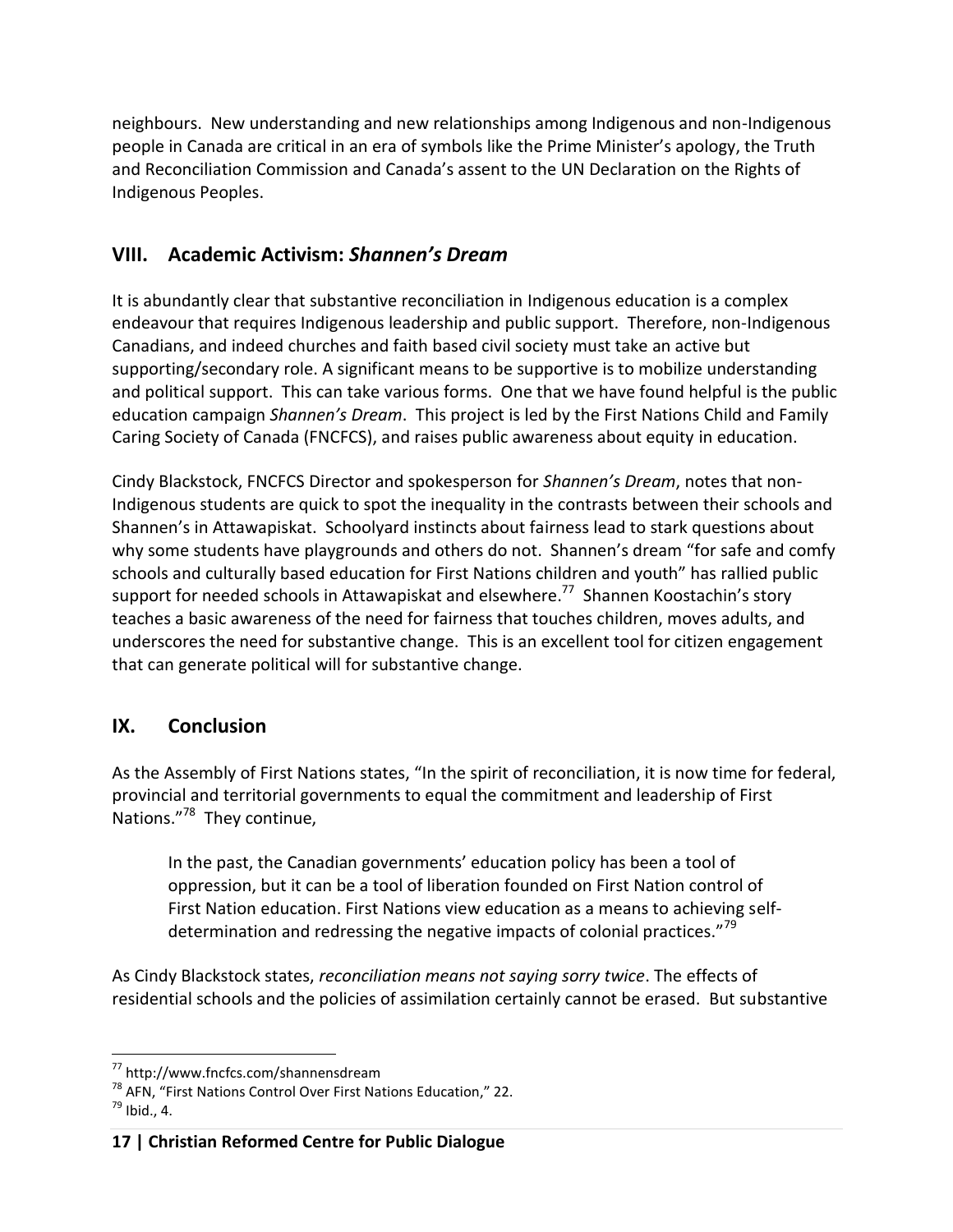progress towards equity in education is a key element of reconciliation and a new way of living together in Canada. Therefore, the words of Indigenous theologian Terry LeBlanc are poignant:

*Deep reconciliation means moving beyond regret to personal change*. *Regret means sorrow about the exposure of the fault; reconciliation means changed behaviour.* The June 11, 2008 Apology from the Prime Minister has potential in this respect. The PM and leaders of the opposition admitted that *we were wrong* – this raises a counterpoint: Native communities can legitimately say we were right to struggle for our culture and our language. Parliamentary leaders also acknowledged that they robbed the nation of the contribution that Aboriginal people might make – the counterpoint is, again, that Aboriginal people have a contribution to make to this place and nation – we need to do things to ensure that this contribution can be re-acquired. If there was a wrong, there is a right. This needs to move from personal change to collective responsibility at multiple levels. Therefore the apology was not resolution  $-$  it was only a beginning point for a new relationship that is characterized by mutual responsibility. $80$ 

#### **Acknowledgements:**

 $\overline{a}$ 

Anna Vogt served as a Research and Advocacy Assistant to the Christian Reformed Centre for Public Dialogue for an all-too short time in early 2011. Anna, thank-you for your passion and enthusiasm for a complex task. Your work has set an important foundation for us.

Profound thanks are also due to colleagues and Indigenous leaders who are shaping the journey of this ongoing work: Jennifer Preston, Ed Bianchi, Cindy Blackstock, Tim Thompson, Dan Smoke, Ann Pohl, Kenneth Deer, Terry LeBlanc and Stan McKay. Our Creator has blessed us with your wisdom.

<sup>&</sup>lt;sup>80</sup> Terry LeBlanc, speech to the Christian Reformed Church in North America's Canadian Aboriginal Ministry Committee and Committee for Contact with Government in Joint Session, November 27, 2008.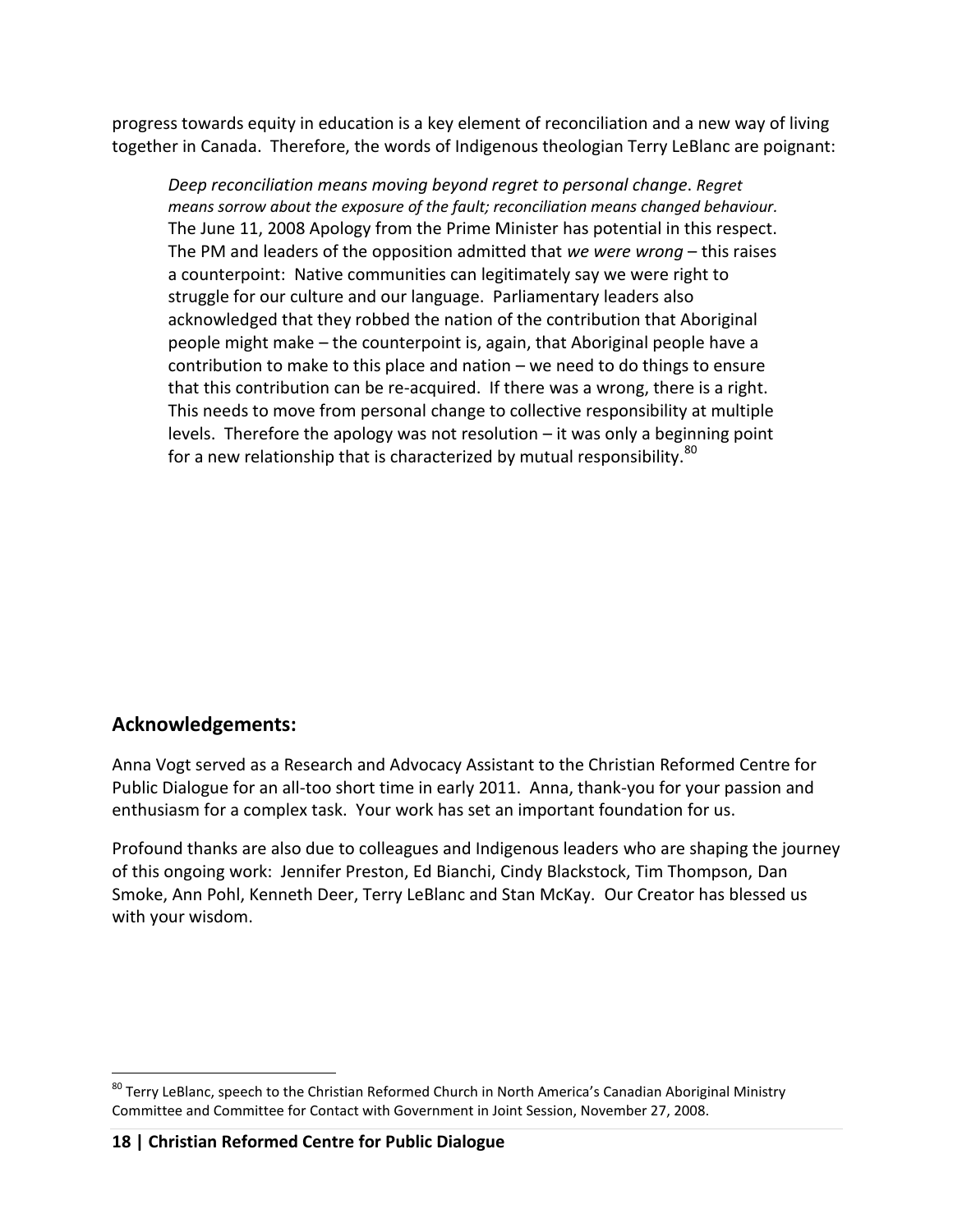#### **Bibliography**

- Aboriginal Affairs and Northern Development Canada. "Backgrounder: Canada's Endorsement of the United Nations Declaration on the Rights of Indigenous Peoples." Last modified November 17, 2010. [http://www.ainc-inac.gc.ca/ai/mr/nr/s-d2010/23429bk-eng.asp.](http://www.ainc-inac.gc.ca/ai/mr/nr/s-d2010/23429bk-eng.asp)
- ---. "Education." Last modified August 5, 2011. [http://www.ainc-inac.gc.ca/edu/ep/index](http://www.ainc-inac.gc.ca/edu/ep/index-eng.asp)[eng.asp.](http://www.ainc-inac.gc.ca/edu/ep/index-eng.asp)
- ---. "Statement of Apology." Last modified June 10, 2009. [http://ainc](http://ainc-inac.gc.ca/ai/rqpi/apo/index-eng.asp)[inac.gc.ca/ai/rqpi/apo/index-eng.asp.](http://ainc-inac.gc.ca/ai/rqpi/apo/index-eng.asp)
- Assembly of First Nations (AFN). "Call to Action on Education." [http://www.afn.ca/index.php/en/news-media/current-issues/call-to-action-on](http://www.afn.ca/index.php/en/news-media/current-issues/call-to-action-on-education)[education.](http://www.afn.ca/index.php/en/news-media/current-issues/call-to-action-on-education)
- ---. "Fact Sheet: First Nations Education Funding." http://www.afn.ca/uploads/files/education/fact sheet -[\\_fn\\_education\\_funding\\_final.pdf.](http://www.afn.ca/uploads/files/education/fact_sheet_-_fn_education_funding_final.pdf)
- ---. "First Nations Control of First Nations Education." Policy document, Ottawa, ON, 2010. http://www.afn.ca/uploads/files/education/3. 2010 july afn first nations control of [first\\_nations\\_education\\_final\\_eng.pdf.](http://www.afn.ca/uploads/files/education/3._2010_july_afn_first_nations_control_of_first_nations_education_final_eng.pdf)
- ---. "Selected findings and recommendations from the Auditor General of Canada on the Government of Canada's services regarding First Nations Education." Fact sheet, 2010. [http://www.fncfcs.com/sites/default/files/shannensdream/OAG\\_excerpts\\_July14\\_2010](http://www.fncfcs.com/sites/default/files/shannensdream/OAG_excerpts_July14_2010.pdf) [.pdf.](http://www.fncfcs.com/sites/default/files/shannensdream/OAG_excerpts_July14_2010.pdf)
- Auditor General of Canada. "Programs for First Nations on Reserves." In *2011 Status Report of the Auditor General of Canada to the House of Commons*, Chapter 4. Ottawa: Office of the Auditor General of Canada, June 2011. [http://www.oag](http://www.oag-bvg.gc.ca/internet/English/parl_oag_201106_04_e_35372.html)[bvg.gc.ca/internet/English/parl\\_oag\\_201106\\_04\\_e\\_35372.html.](http://www.oag-bvg.gc.ca/internet/English/parl_oag_201106_04_e_35372.html)
- ---. "Indian and Northern Affairs Canada Education Program and Post-Secondary Student Support." In *2004 November Report of the Auditor General of Canada,* Chapter 5. Ottawa: Office of the Auditor General of Canada, November 2004. [http://www.oag](http://www.oag-bvg.gc.ca/internet/English/parl_oag_200411_05_e_%2014909.html)[bvg.gc.ca/internet/English/parl\\_oag\\_200411\\_05\\_e\\_ 14909.html](http://www.oag-bvg.gc.ca/internet/English/parl_oag_200411_05_e_%2014909.html)
- Canada. "Constitution Act, 1982." Ottawa: Government of Canada, 1982. [http://laws.justice.gc.ca/eng/Const/Const\\_index.html.](http://laws.justice.gc.ca/eng/Const/Const_index.html)
- Canadian Council on Learning. "Aboriginal Learning Knowledge Centre." [http://www.ccl](http://www.ccl-cca.ca/CCL/AboutCCL/KnowledgeCentres/AboriginalLearning/index.html)[cca.ca/CCL/AboutCCL/KnowledgeCentres/AboriginalLearning/index.html.](http://www.ccl-cca.ca/CCL/AboutCCL/KnowledgeCentres/AboriginalLearning/index.html)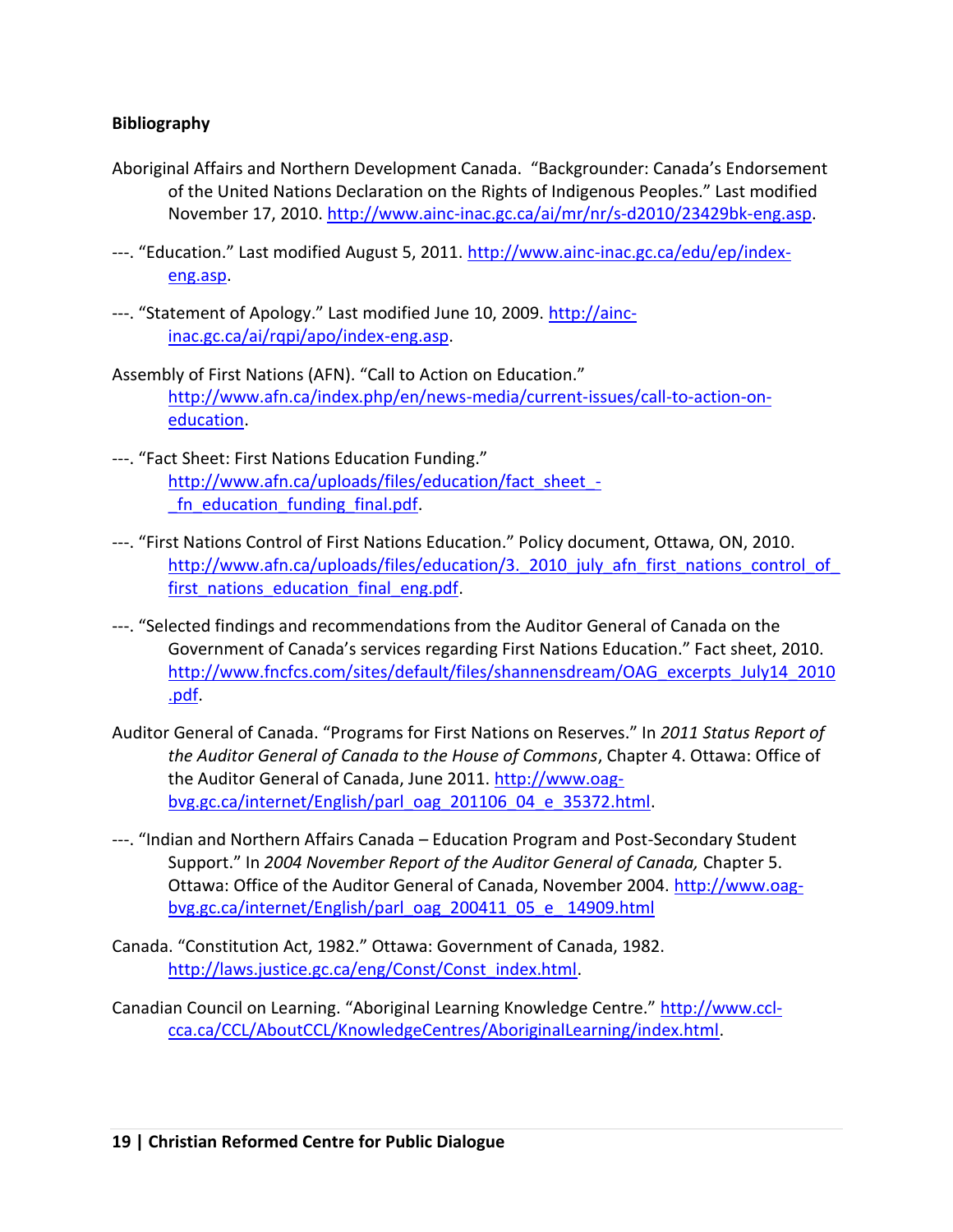- ---. "The State of Aboriginal Learning in Canada: A Holistic Approach to Measuring Success." Ottawa: 2009. [http://www.ccl-cca.ca/pdfs/StateAboriginalLearning/SAL-](http://www.ccl-cca.ca/pdfs/StateAboriginalLearning/SAL-FINALReport_EN.PDF)[FINALReport\\_EN.PDF.](http://www.ccl-cca.ca/pdfs/StateAboriginalLearning/SAL-FINALReport_EN.PDF)
- Carr-Stewart, Sheila. "A Treaty Right to Education." *Canadian Journal of Education* 26, no. 2 (2001): 125-143. [http://www.csse-scee.ca/CJE/Articles/FullText/CJE26-2/CJE26-2-](http://www.csse-scee.ca/CJE/Articles/FullText/CJE26-2/CJE26-2-Carr.pdf) [Carr.pdf.](http://www.csse-scee.ca/CJE/Articles/FullText/CJE26-2/CJE26-2-Carr.pdf)
- Carr-Stewart, Sheila, and Larry Steeves. "First Nations Educational Governance: A Fractured Mirror." *Canadian Journal of Educational Administration and Policy* 97, (December 10, 2009)[. http://www.umanitoba.ca/publications/cjeap/pdf\\_files/carr-stewart-steeves.pdf.](http://www.umanitoba.ca/publications/cjeap/pdf_files/carr-stewart-steeves.pdf)
- Coalition for the Advancement of Aboriginal Studies. *Learning about Walking in Beauty: Placing Aboriginal Perspectives in Canadian Classrooms.* Toronto: Canadian Race Relations Foundation, 2002. [http://www.crr.ca/content/view/252/538/lang,english/.](http://www.crr.ca/content/view/252/538/lang,english/)
- Cosentino, Gina. "It's time to reconcile indigenous rights and democracy in Canada." *The Hill Times*, (Ottawa, ON), December 6, 2010. [http://www.hilltimes.com/page/view/cosentino-12-6-2010.](http://www.hilltimes.com/page/view/cosentino-12-6-2010)
- Cram, Christine. Testimony to Standing Senate Committee on Aboriginal Peoples, April 13, 2010. [http://www.parl.gc.ca/Content/SEN/Committee/403/abor/03evb](http://www.parl.gc.ca/Content/SEN/Committee/403/abor/03evb-e.htm?comm_id=1&Language=E&Parl=40&Ses=3)[e.htm?comm\\_id=1&Language=E&Parl=40&Ses=3.](http://www.parl.gc.ca/Content/SEN/Committee/403/abor/03evb-e.htm?comm_id=1&Language=E&Parl=40&Ses=3)
- Environics Institute. "Urban Aboriginal Peoples Study: Main Report." Toronto, ON: Environics, 2010. [http://uaps.ca/wp-content/uploads/2010/03/UAPS-Main-Report\\_Dec.pdf.](http://uaps.ca/wp-content/uploads/2010/03/UAPS-Main-Report_Dec.pdf)
- First Nations Education Council (FNEC). "Paper on First Nations Education Funding." Research paper, Wendake, QC, February 2009. [http://www.cepn](http://www.cepn-fnec.com/file/autre/memoire_sur_financement_education_des_pn_fev2009ang.pdf)[fnec.com/file/autre/memoire\\_sur\\_financement\\_education\\_des\\_pn\\_fev2009ang.pdf.](http://www.cepn-fnec.com/file/autre/memoire_sur_financement_education_des_pn_fev2009ang.pdf)
- ---. "Towards the Financial Accessibility of Lifelong Learning: A First Nations Perspective." Paper presented to the Advisory Committee on Financial Accessibility of Education, Wendake, QC, February 2010. [http://www.cepn](http://www.cepn-fnec.com/news/document/M%C3%A9moire%20CCAFE_6_ENG.pdf)[fnec.com/news/document/M%C3%A9moire%20CCAFE\\_6\\_ENG.pdf.](http://www.cepn-fnec.com/news/document/M%C3%A9moire%20CCAFE_6_ENG.pdf)
- Fulford, George, Jackie Moore Daigle, Blair Stevenson, Chuck Tolley, and Tracey Wade. *Sharing Our Success: More Case Studies in Aboriginal Schooling*. Edited by Helen Raham. Research paper, Kelowna, BC: Society for the Advancement of Excellence in Education, 2007. [http://saee.ca/upload/SOSMoreCaseStudies.pdf.](http://saee.ca/upload/SOSMoreCaseStudies.pdf)
- Health Canada. "Aboriginal Head Start on Reserve." Last modified June 15, 2011. [http://www.hc-sc.gc.ca/fniah-spnia/famil/develop/ahsor-papa\\_intro-eng.php.](http://www.hc-sc.gc.ca/fniah-spnia/famil/develop/ahsor-papa_intro-eng.php)
- "Joint Statement in Response to Canada's Endorsement of the United Nations Declaration on the Rights of Indigenous Peoples." November 6, 2010.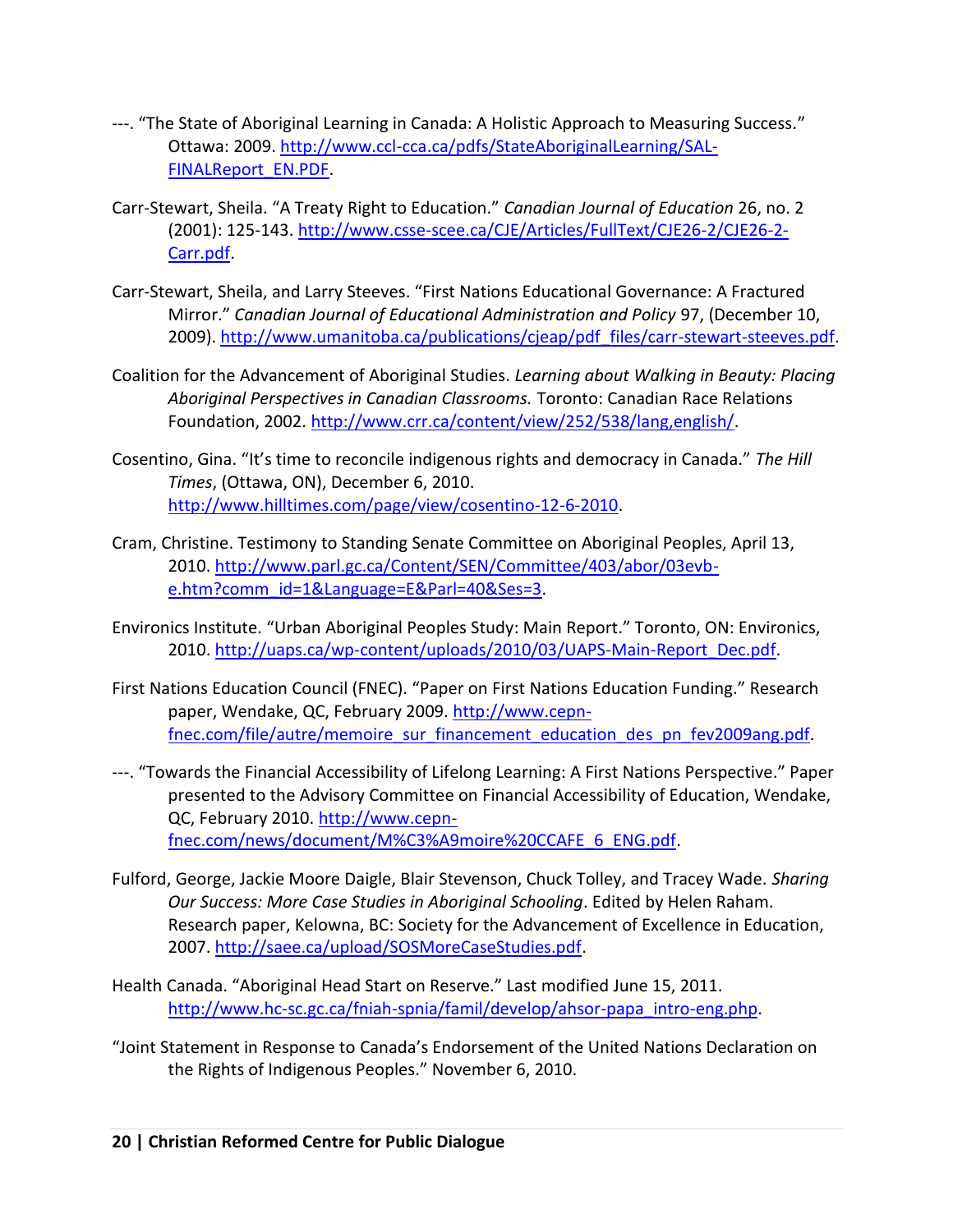[http://cfsc.quaker.ca/pages/documents/UNDeclENDORSEMENTbyCANADAIPsandHRtsO](http://cfsc.quaker.ca/pages/documents/UNDeclENDORSEMENTbyCANADAIPsandHRtsOrgsJointResponseFINALNov1610_000.pdf) [rgsJointResponseFINALNov1610\\_000.pdf.](http://cfsc.quaker.ca/pages/documents/UNDeclENDORSEMENTbyCANADAIPsandHRtsOrgsJointResponseFINALNov1610_000.pdf)

- McIvor, Onowa. "Language and Culture as Protective Factors for At-Risk Communities." *Journal of Aboriginal Health* 5, no. 1 (November 12, 2009): 6-25.
- Mendelson, Michael. "Why We Need a First Nations Education Act." Ottawa: Caledon Institute of Social Policy, October 2009. [http://www.caledoninst.org/Publications/PDF/820ENG.pdf.](http://www.caledoninst.org/Publications/PDF/820ENG.pdf)
- National Indian Brotherhood. "Indian Control of Indian Education." Policy paper, Ottawa, 1972. [http://www.avenir](http://www.avenir-future.com/pdf/maitrise%20indienne%20de%20l%27%C3%A9ducation%20ang.pdf)[future.com/pdf/maitrise%20indienne%20de%20l%27%C3%A9ducation%20ang.pdf](http://www.avenir-future.com/pdf/maitrise%20indienne%20de%20l%27%C3%A9ducation%20ang.pdf)
- Page, Kevin. Letter to Mr. Michael Wernick, June 22, 2009. Office of the Parliamentary Budget Officer. [http://www2.parl.gc.ca/sites/pbo-dpb/documents/Reply\\_to\\_M\\_Wernick.pdf.](http://www2.parl.gc.ca/sites/pbo-dpb/documents/Reply_to_M_Wernick.pdf)
- Parriag, Amanda, Paul Chaulk, Mary-Doug Wright, and Wendy MacDonald. "A Literature Review of Factors that Support Successful Transitions by Aboriginal People from K-12 to Postsecondary Education." Toronto: Council of Ministers of Education, 2010. [http://www.cmec.ca/Publications/Lists/Publications/Attachments/255/transitions](http://www.cmec.ca/Publications/Lists/Publications/Attachments/255/transitions-aboriginal-2010.pdf)[aboriginal-2010.pdf.](http://www.cmec.ca/Publications/Lists/Publications/Attachments/255/transitions-aboriginal-2010.pdf)
- Rajekar, Ashutosh, and Ramnarayanan Mathilakath. "The Funding Requirement for First Nations Schools in Canada." Ottawa: Office of the Parliamentary Budget Officer, May 25, 2009. [http://www.parl.gc.ca/PBO-DPB/documents/INAC\\_Final\\_EN.pdf.](http://www.parl.gc.ca/PBO-DPB/documents/INAC_Final_EN.pdf)
- Raham, Helen. Introduction to *Sharing Our Success: More Case Studies in Aboriginal Schooling.*"Fulford, George, Jackie Moore Daigle, Blair Stevenson, Chuck Tolley, and Tracey Wade. Edited by Helen Raham. Research paper, Kelowna, BC: Society for the Advancement of Excellence in Eduation, 2007. <http://saee.ca/upload/SOSMoreCaseStudies.pdf>
- Richards, John, Jennifer Hove and Kemi Afolabi. "Understanding the Aboriginal/Non-Aboriginal Gap in Student Performance: Lessons from British Columbia." C.D. Howe Institute *Commentary* 276, December 2008. [http://www.cdhowe.org/pdf/commentary\\_276.pdf.](http://www.cdhowe.org/pdf/commentary_276.pdf)
- Richards, John and Meghan Scott. "Aboriginal Education: Strengthening the Foundations." Ottawa: Canadian Policy Research Network, December 2009. [http://www.cprn.org/documents/51984\\_EN.pdf.](http://www.cprn.org/documents/51984_EN.pdf)
- Royal Commission on Aboriginal Peoples (RCAP). "Education." In *Report of the Royal Commission on Aboriginal Peoples* Volume 3, Chapter 5. Ottawa: Government of Canada, 1996.

[http://www.collectionscanada.gc.ca/webarchives/20071124125456/http://www.ainc](http://www.collectionscanada.gc.ca/webarchives/20071124125456/http:/www.ainc-inac.gc.ca/ch/rcap/sg/sim5_e.html)[inac.gc.ca/ch/rcap/sg/sim5\\_e.html](http://www.collectionscanada.gc.ca/webarchives/20071124125456/http:/www.ainc-inac.gc.ca/ch/rcap/sg/sim5_e.html)